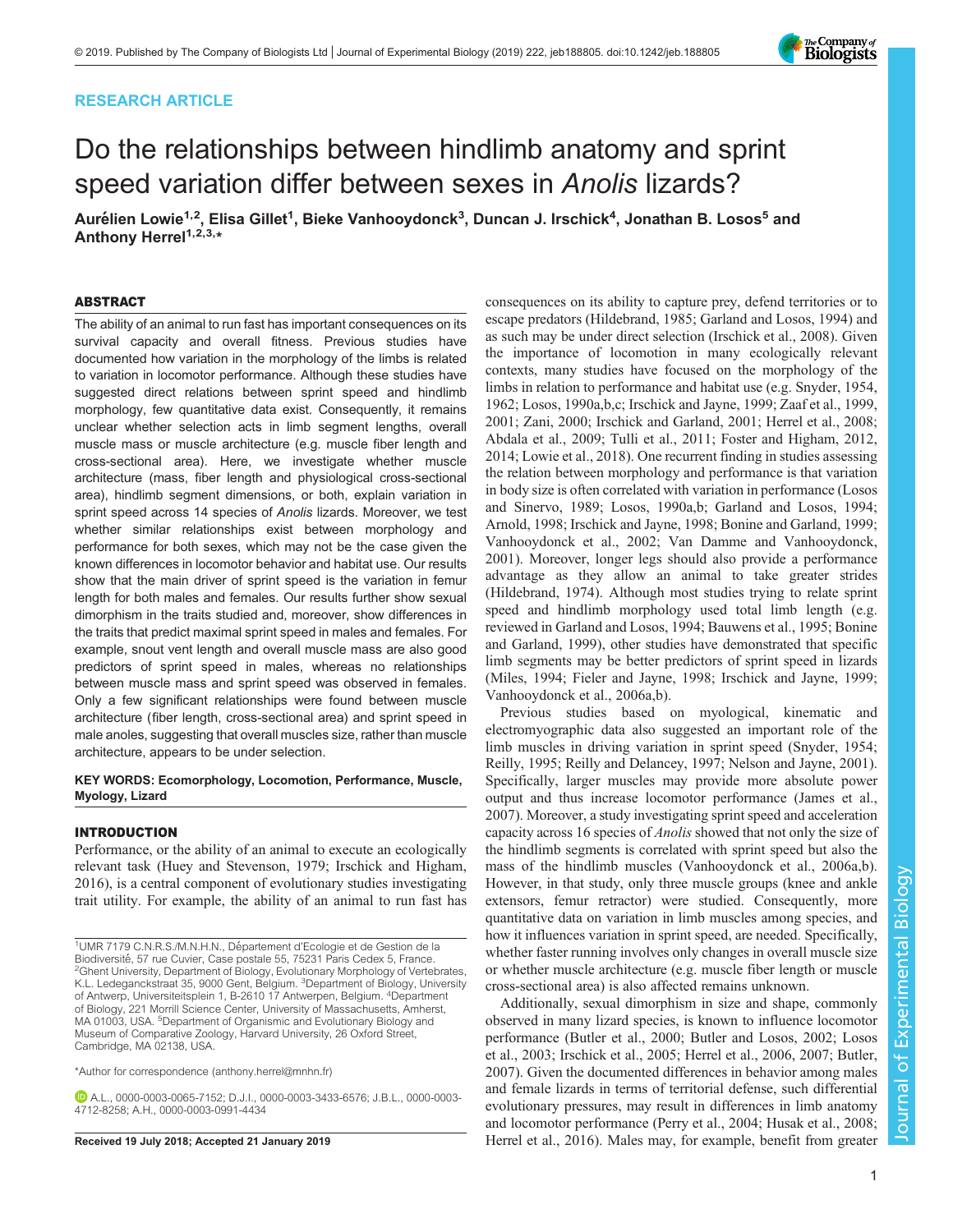<span id="page-1-0"></span>endurance capacity as this performance trait provides some advantage in dyadic encounters [\(Perry et al., 2004](#page-9-0)). Female lizards, by contrast, are often more cryptic and run shorter distances when confronted with a predator ([Vanhooydonck et al.,](#page-9-0) [2007](#page-9-0)). Finally, habitat use is also known to differ between male and female Anolis lizards [\(Butler et al., 2000](#page-8-0)), and may consequently put different selective pressures on limb dimensions.

In this study, we investigate the proximate determinants of sprint speed in Anolis lizards. We chose this genus because it is species rich and morphologically diverse, and because Anolis lizards occupy a diversity of ecological niches [\(Williams, 1983](#page-9-0); [Avila-Pires, 1995;](#page-8-0) [Losos et al., 1998](#page-9-0); [Jackman et al., 1999](#page-8-0); [Pinto et al., 2008](#page-9-0); [Sanger et al., 2008](#page-9-0); [Nicholson et al., 2012](#page-9-0); [Pyron et al., 2013; Vitt and Caldwell, 2014\)](#page-9-0). Specifically, we investigated whether muscle properties (mass, fiber length and physiological cross-sectional area) or hindlimb segment dimensions, or both, explain variation in sprint speed across species. We predict that the muscle cross-sectional area of the knee and ankle extensors will be directly related to an increase in sprint speed, as suggested by previous studies ([Vanhooydonck et al.,](#page-9-0) [2006a,b\)](#page-9-0). Moreover, we test whether the relationships between morphology and performance are similar in male and female anoles. We predict that males will show stronger relationships between morphology and performance given the stronger selection for locomotor performance in males ([Perry et al., 2004](#page-9-0); [Vanhooydonck et al., 2007;](#page-9-0) [Husak et al., 2008\)](#page-8-0).

#### MATERIALS AND METHODS

## Specimens

#### Dissection and muscle properties

For each of the 14 species included in the analysis (see Fig. 1), we selected three individuals, representing both sexes, based on their availability (except for Anolis pentaprion, for which only one specimen was available for dissection, and Anolis oxylophus, for which only females were available). These specimens were housed at the collections of the Museum of Comparative Zoology at Harvard University [\(Table S1\)](http://jeb.biologists.org/lookup/doi/10.1242/jeb.188805.supplemental) and in the personal collection of A.H. (Muséum National d'Histoire Naturelle, Paris). Species were selected to represent a diversity of ecologies and morphologies. As the limb proportions are known to change during ontogeny [\(Carrier, 1995](#page-8-0); [Irschick, 2000](#page-8-0)), only adults were used in this study. Adults were identified as being reproductively active with fully developed gonads.

For the analysis, the specimens selected for morphological analyses were stored in a 70% aqueous ethanol solution (see [Table S2\)](http://jeb.biologists.org/lookup/doi/10.1242/jeb.188805.supplemental). Before dissection, each specimen was submerged in water for 15–20 min to rehydrate it. For all muscles, the nomenclature of [Herrel et al. \(2008\)](#page-8-0) was used. Muscles were removed unilaterally on each specimen under a dissecting microscope (Wild M3Z, Wild Inc., Switzerland). Next, muscles were weighed using a digital microbalance (Mettler type AE100, Mettler-Toledo GmbH, Switzerland; precision: 0.0001 g). Muscle fiber lengths were obtained by submerging the muscles in a 30% nitric acid solution  $(HNO<sub>3</sub> 30%)$  for 24 h to dissolve all connective tissue. Muscle fibers



*Anolis chloris*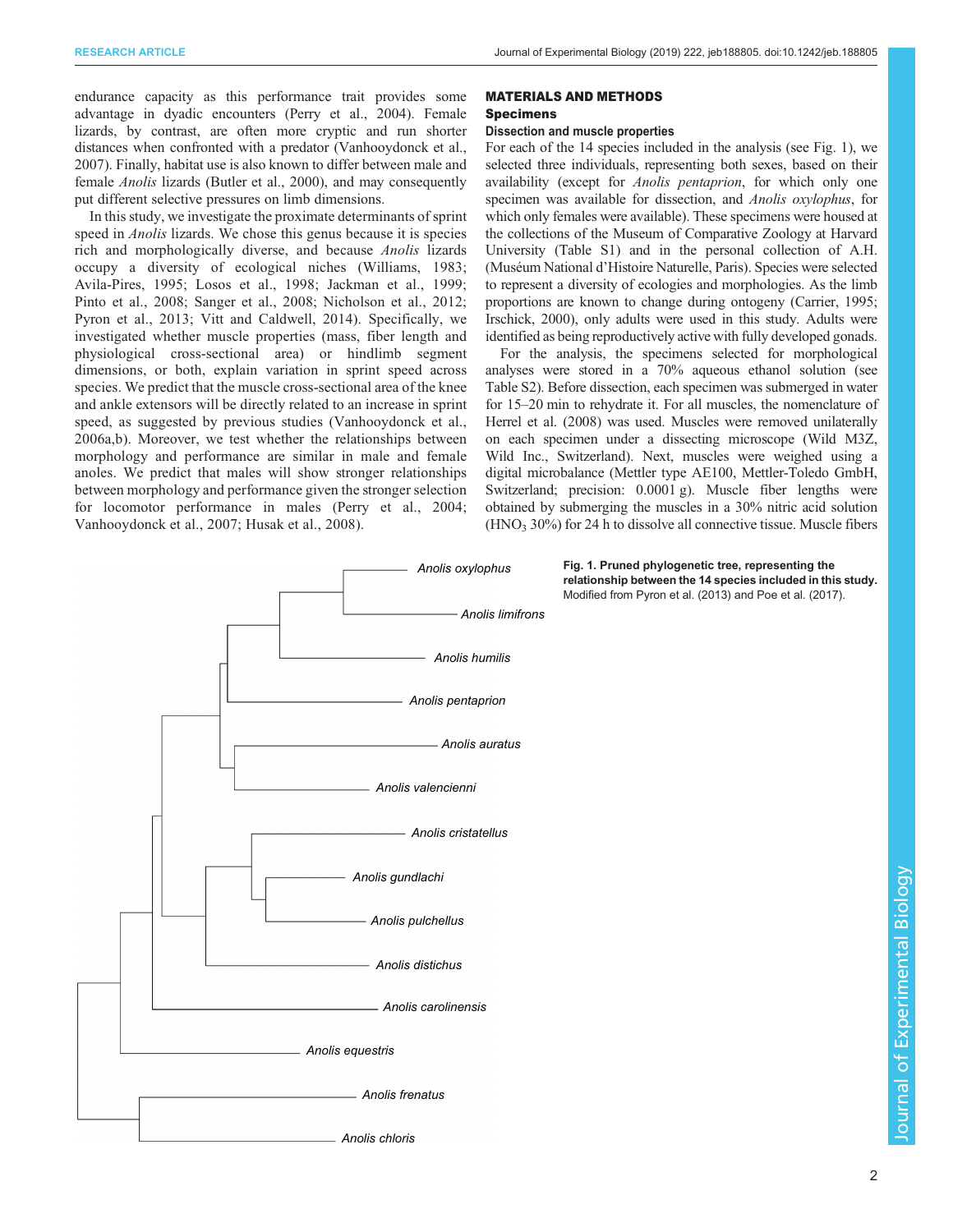were then put in a 50% glycerol solution and the average fiber length of each muscle was determined by drawing at least 10 fibers for every muscle (using a dissecting microscope with camera lucida attachment). Drawings were scanned and fiber lengths were quantified using ImageJ v 1.47 (Wayne Rasband, National Institutes of Health, USA). Next, we calculated the average length of the fibers for each muscle. Finally, the physiological crosssectional area (PCSA) of each muscle was calculated as follows:

$$
PCSA = \frac{\text{Mass/Muscular density}}{\text{Fiber length}},\tag{1}
$$

where mass was measured in g and fiber length in cm. A muscular density of 1.06 g cm−<sup>3</sup> [\(Mendez and Keys, 1960\)](#page-9-0) was used. Pennation angles were not included in the calculation of PCSA because they are generally shallow in limb muscles and consequently have only a minor impact on PCSA ([Hartstone-Rose et al., 2012](#page-8-0)).

## Limb dimensions

Limb dimensions were taken for 705 specimens belonging to 14 species of *Anolis* [\(Fig. 1\)](#page-1-0). We measured snout–vent length (SVL) as well as all hindlimb segment lengths as described in [Herrel et al.](#page-8-0) [\(2008\)](#page-8-0) (Fig. 2). SVL was measured from the tip of the snout to the posterior edge of the anal scale; tail length was measured from the posterior edge of the anal scale to the tip of the tail; femur length was measured from the axilla to the tip of the femur; tibia length was measured from the femoro-tibial joint to the tibia-metatarsus joint; metatarsus length was measured from the proximal-most part of the metatarsus to the base of the longest toe; longest toe length was measured from the base to the tip of the toe, not including the claw. All measurements were taken using digital callipers (Mitutoyo



Fig. 2. Illustration of the measurements taken on the lizards. 1, snout–vent length (SVL); 2, tail length; 3, femur length; 4, tibia length; 5, metatarsus length; 6, longest toe length. Modified from [Herrel et al. \(2008\)](#page-8-0).

CD-20DC, Japan; precision: 0.01 mm), and were taken on the left side of the specimens.

# Sprint speed

In vivo sprint speeds were measured in the field for 667 individuals belonging to 14 species. Data for A. oxylophus Cope 1875, Anolis humilis Peters 1863 and Anolis limifrons Cope 1862 were obtained at La Selva, Costa Rica, in 2008; data for Anolis frenatus Cope 1899, Anolis auratus Daudin 1802 and A. pentaprion Cope 1863 were obtained in Gamboa, Panama, in 2009; data for Anolis chloris Boulenger 1898 were obtained in Otongachi, Ecuador, in 2010; data for Anolis equestris Schwartz and Garrido 1972 were obtained in Florida, USA, in 2003; data for Anolis carolinensis Voigt 1832 were obtained near New Orleans, USA, in 2003; data for Anolis cristatellus Duméril and Bibron 1837, Anolis gundlachi Schwartz and Henderson 1991 and Anolis pulchellus Duméril and Bibron 1837 were obtained near El Yunque, Puerto Rico, in 2004; data for Anolis valencienni Duméril and Bibron 1837 were obtained at Discovery Bay in Jamaica in 2003; and data for Anolis distichus (Cope 1861) were obtained near the Barahona peninsula in the Dominican Republic in 2004 (see also [Vanhooydonck et al., 2006a,](#page-9-0) [b\)](#page-9-0). Data were collected during the reproductive season for all species. Only data for adult males and females were used so they could be compared to muscle data obtained through dissection for individuals of similar size (see [Table S2](http://jeb.biologists.org/lookup/doi/10.1242/jeb.188805.supplemental)). Gravid females were eliminated from the data set before calculating mean sprint speeds.

We recorded the maximum sprint speeds in a field laboratory setting. Sprint speeds were measured by inducing a lizard to run up a 3 cm wide and 2 m long wooden dowel placed at an angle of 45 deg. For all running trials a similar wooden dowel providing good traction to the lizards was used. Pairs of photocells (Keyence FU12, Osaka, Japan) connected to a controller (Keyence KV 40RW/T2W Programmable logic controller) were set at 25 cm intervals. A portable computer recorded the times at which the lizard passed the cells. The lizard's velocity over each 25 cm interval was then quantified. Lizards were encouraged to run by tapping the base of their tail. Three trials were conducted for each individual at hourly intervals, and the highest speed recorded over a 25 cm interval was taken as that individual's maximum sprint speed. Sprint speeds were measured at ambient temperatures corresponding to the air temperatures in the shade at which we saw the lizards active (La Selva, Costa Rica: 27±0.5°C; Gamboa, Panama: 28.5±0.3°C; Otongachi, Ecuador: 23.4±0.3°C; Bogota, Colombia: 21.8±3.4°C; New Orleans, USA: 24.9±2.2°C; El Yunque, Puerto Rico: 24.9 $\pm$ 1.1°C; Discovery Bay, Jamaica: 25.9 $\pm$ 1.0°C). Only trials in which a lizard appeared to be moving at maximal capacity and scored as 'good' were retained for analysis.

## Statistical analyses

All muscular, morphological and performance variables were logarithmically transformed  $(\log_{10})$  before the analysis to fulfil assumptions of normality and homoscedasticity. All analyses were performed in R [\(http://www.R-project.org](http://www.R-project.org)/). The significance threshold was set at  $\alpha$ =0.05. We first grouped the 31 muscles into nine functional groups: femur protractors including the tensor aponeurosis communis, the pubofemoralis pars dorsalis (dorsal part+internus part) and the ischiofemoralis dorsalis anterior; femur retractors including the ischiofemoralis posterior and the caudofemoralis longus; femur adductors including the puboischiotibilais, the pubofibularis, the pubofemoralis pars ventralis, the ischiofemoralis anterior, the flexor tibialis externus, the flexor tibialis internus, the adductor femoris, the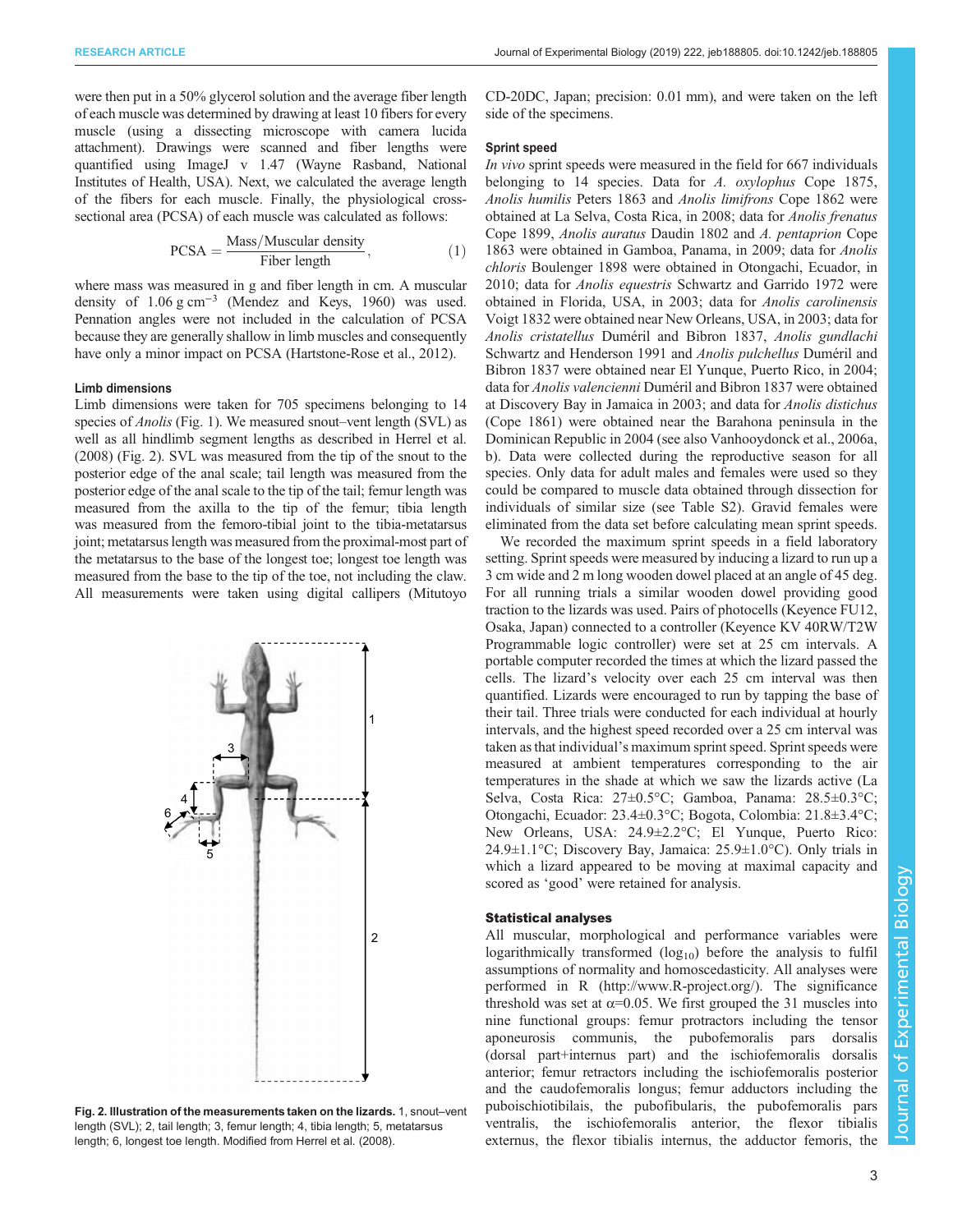<span id="page-3-0"></span>ilioischiofibularis, the iliofiburalis and the ilioischiotibialis; femur abductors including the iliofemoralis; knee extensors including the ambiens pars dorsalis, the ambiens pars ventralis, the femorotibialis ventralis and the femorotibialis dorsalis; the knee flexors including the puboischiotibialis, the flexor tibialis externus, the flexor tibialis internus, the iliofiburalis and the ilioischiotibialis; the ankle extensors including the gastrocnemius pars fibularis (pars major), the gastrocnemius pars fibularis (pars minor), the gastrocnemius pars profundus, the flexor digitorum communis, the extensor ossi metatarsi hallucis, the peroneus brevis and the peroneus longis; the ankle flexors including the tibialis anterior and the extensor digitorum longus; and others including the caudofemoralis brevis and the popliteus. Note that bi-articular muscles may figure in multiple functional groups as their actions impact the movement at several joints.

We first tested for dimorphism in these traits using paired-sample *t*-tests on the  $log_{10}$ -transformed means of the original variables. As sexual dimorphism was significant (Table 1; see also [Butler and](#page-8-0) [Losos, 2002](#page-8-0); [Herrel et al., 2006](#page-8-0), [2007](#page-8-0)), we ran all subsequent analyses for males and females separately.

Species are not independent data points and as such phylogeny needs to be taken into account in the analyses [\(Felsenstein, 1985](#page-8-0)). The phylogenetic tree used in our analyses is based on [Pyron et al. \(2013\)](#page-9-0) as it includes branch lengths. This tree was pruned to include only the species included in our study. As A. pentaprion was missing in [Pyron](#page-9-0) [et al. \(2013\)](#page-9-0) but is closely related to Anolis utilensis according to the

phylogeny of [Poe et al. \(2017\),](#page-9-0) we replaced the A. utilensis by A. pentaprion in our pruned tree. To estimate the phylogenetic signal in the data, a univariate Pagel's  $\lambda$  with the function 'phylosig' in the 'phytools' library was calculated on the log-transformed means of the raw data for males and females separately ([Revell, 2012](#page-9-0)). The higher the  $\lambda$ , the stronger the phylogenetic signal.

To investigate whether variation in limb dimensions and/or muscle characteristics explained variation in sprint speed, we ran a phylogenetic generalized least squares (PGLS) analysis with  $log_{10}$ sprint speed as the dependent variable and  $log_{10}$  SVL,  $log_{10}$  limb dimensions and the  $log_{10}$  muscle data per functional group as the independent variables. Given that the overall analysis may suffer from low statistical power given the number of variables used, we ran subsequent PGLS analyses on each functional group and limb segment separately.

To assess the correlation between the dimensions of proximal relative to distal parts of the limb on one hand, and sprint speed on the other hand, residuals were obtained from the PGLS regression of proximal to distal limb dimensions. Similarly, we calculated the residuals of a PGLS regression of the sum of proximal muscle masses on the sum of distal muscle masses. Next, we ran Pearson's correlation tests between these residuals and the  $log_{10}$ -transformed sprint speed. Finally, using paired-sample *t*-tests, we tested whether there are differences in the relative contributions of proximal to distal parts (segment lengths and muscles) between males and females.

Table 1. Summary table reporting the results of the analysis of sexual dimorphism (paired t-test) and the phylogenetic signal (Pagel's lambda) in the data

|                              | Paired t-test  | Males     |              | Females   |              |
|------------------------------|----------------|-----------|--------------|-----------|--------------|
| Variable                     | $\overline{P}$ | λ         | $\mathsf{P}$ | λ         | P            |
| SVL                          | 0.0013         | 0.99      | 0.15         | 0.5       | 0.44         |
| Tail                         | 0.0018         | 0.99      | 0.07         | 0.99      | 0.33         |
| Femur                        | 0.0005         | 0.98      | 0.22         | 0.26      | 0.8          |
| Tibia                        | 0.0007         | 0.94      | 0.20         | 0.43      | 0.61         |
| Metatarsus                   | 0.0002         | 0.91      | 0.16         | 0.71      | 0.39         |
| Hind toe                     | 0.0007         | 0.99      | 0.16         | 0.81      | 0.22         |
| Length femur protractors     | 0.83           | 0.99      | 0.28         | 0.0000661 | 1            |
| Mass femur protractors       | 0.071          | 0.99      | 0.082        | 0.77      | 0.19         |
| PCSA femur protractors       | 0.081          | 0.99      | 0.51         | 0.99      | 0.12         |
| Length femur retractors      | 0.069          | 0.0000661 | $\mathbf{1}$ | 0.0000661 | $\mathbf{1}$ |
| Mass femur retractors        | 0.009          | 0.99      | 0.07         | 0.82      | 0.37         |
| <b>PCSA</b> femur retractors | 0.039          | 0.99      | 0.41         | 0.75      | 0.39         |
| Length femur adductors       | 0.031          | 0.0000661 | 1            | 0.0000661 |              |
| Mass femur adductors         | 0.024          | 0.99      | 0.19         | 0.0000733 | 1            |
| PCSA femur adductors         | 0.057          | 0.99      | 0.66         | 0.96      | 0.34         |
| Length femur abductors       | 0.026          | 0.44      | 0.7          | 0.0000661 | 1            |
| Mass femur abductors         | 0.102          | 0.99      | 0.12         | 0.56      | 0.65         |
| PCSA femur abductors         | 0.384          | 0.99      | 0.83         | 0.99      | 0.31         |
| Length knee extensors        | 0.008          | 0.0000661 | 1            | 0.0000661 | 1            |
| Mass knee extensors          | 0.02           | 0.99      | 0.26         | 0.0000661 | 1            |
| PCSA knee extensors          | 0.056          | 0.0000661 | 1            | 0.99      | 0.5          |
| Length knee flexors          | 0.054          | 0.000071  | 1            | 0.0000661 |              |
| Mass knee flexors            | 0.021          | 0.99      | 0.19         | 0.27      |              |
| PCSA knee flexors            | 0.05           | 0.99      | 0.86         | 0.77      |              |
| Length ankle extensors       | 0.045          | 0.0000661 | $\mathbf{1}$ | 0.31      | 0.73         |
| Mass ankle extensors         | 0.021          | 0.99      | 0.16         | 0.4       | 0.83         |
| PCSA ankle extensors         | 0.068          | 0.99      | 0.54         | 0.99      | 0.12         |
| Length ankle flexors         | 0.019          | 0.0000661 | $\mathbf{1}$ | 0.0000661 | 1            |
| Mass ankle flexors           | 0.044          | 0.99      | 0.12         | 0.53      | 0.58         |
| PCSA ankle flexors           | 0.098          | 0.99      | 0.34         | 0.99      | 0.14         |
| Length others                | 0.085          | 0.99      | 0.2          | 0.0000661 |              |
| Mass others                  | 0.025          | 0.99      | 0.16         | 0.0000661 |              |
| PCSA others                  | 0.048          | 0.99      | 0.55         | 0.0000661 |              |
| Max. speed                   | 0.03           | 0.41      | 0.87         | 0.99      | 0.52         |

PCSA, physiological cross-sectional area; SVL, snout–vent length. Bold indicates significant differences between males and females (P≤0.05).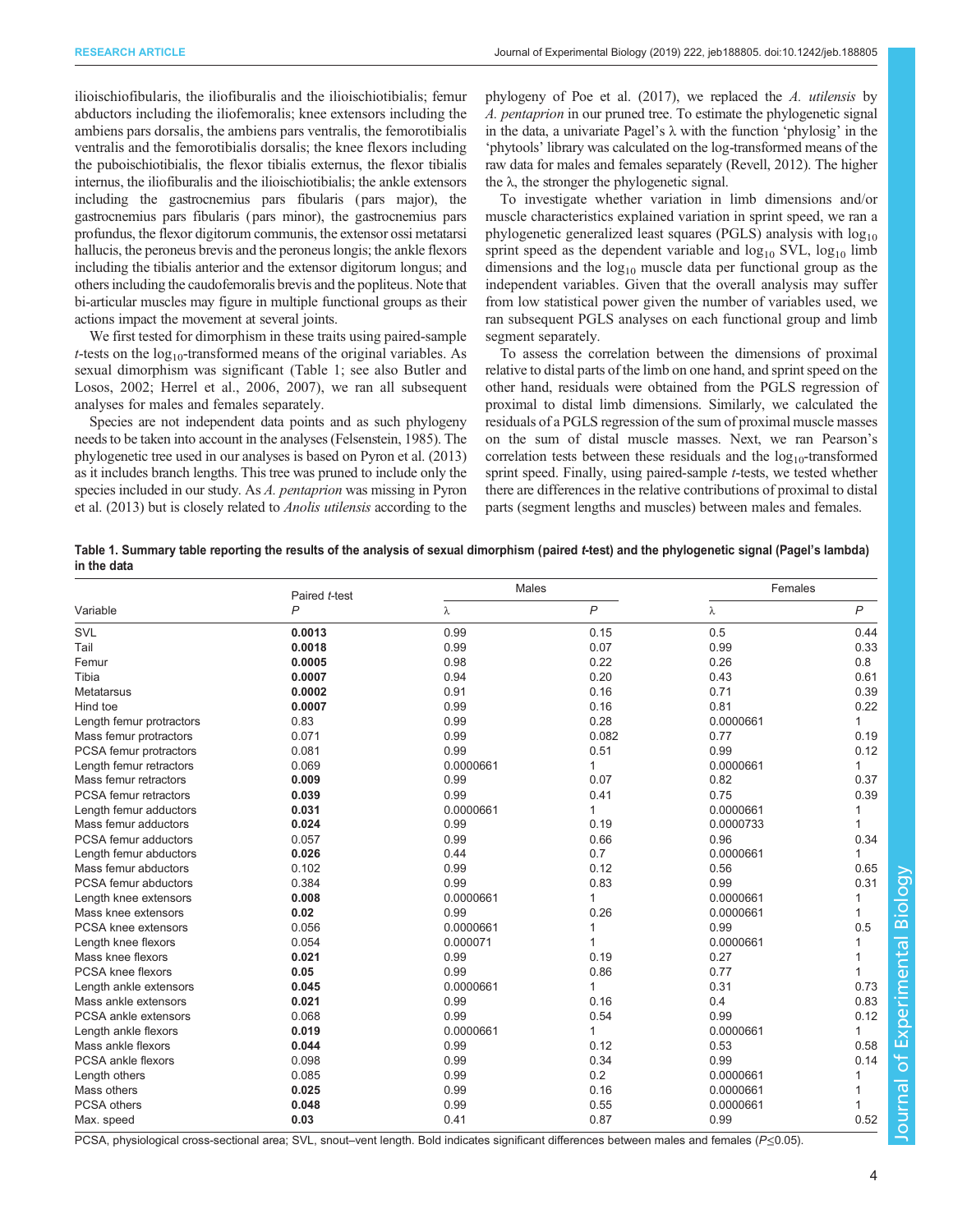## Table 2. Sprint speed (means±s.d. in cm s<sup>−1</sup>)

|                 |     | <b>Males</b>      | Females |              |  |
|-----------------|-----|-------------------|---------|--------------|--|
| <b>Species</b>  | Ν   | Speed             | N       | Speed        |  |
| A. equestris    | 6   | $129 + 10$        |         |              |  |
| A. carolinensis | 231 | 141.53±25.77      | 65      | 136.96±15.06 |  |
| A. cristatellus | 27  | 113.09±6.75       | 23      | 112.02±6.21  |  |
| A. qundlachi    | 50  | 127.77±6.21       | 25      | 81±6.68      |  |
| A. pulchellus   | 19  | 71.59±5.68        | 12      | 64.29±8.05   |  |
| A. distichus    | 23  | 51.77±22.38       | 14      | 48.48±21.02  |  |
| A. valencienni  | 10  | $94+7$            | 8       | 46.59±5.64   |  |
| A. frenatus     | 2   | 191.76±50.22      | 3       | 135.23±5.17  |  |
| A. chloris      | 4   | 79.56±16.1        | 4       | 51.68±11.39  |  |
| A. oxylophus    | 5   | 74.82±19.69       | 5       | 67.79±14.85  |  |
| A. auratus      | 22  | $30.97 \pm 13.14$ | 21      | 39.58±16.34  |  |
| A. humilis      | 25  | 62.6±19.12        | 9       | 69.02±14.34  |  |
| A. limifrons    | 28  | 47.07±9.01        | 24      | 44.45±9.69   |  |
| A. pentaprion   | 1   | 73.53             |         | 52.08        |  |

As the maximum sprint speed of large anoles could be underestimated on a 3 cm dowel (see [Losos and Sinervo, 1989](#page-9-0)), we regressed the decrease in sprint speed on a 3 cm dowel relative to a 4.6 cm dowel on limb length (based on the data presented in the [Losos](#page-9-0) [and Sinervo, 1989](#page-9-0) paper) and used it to correct our maximal sprint speeds for males. Note that we ran this analysis for males only as the data in the [Losos and Sinervo \(1989\)](#page-9-0) paper pertain to males only.

# RESULTS

Quantitative data on sprint speeds, limb dimensions, muscle masses, fiber lengths and PCSA for males and females are provided in Tables 2–[6.](#page-6-0) Of the 34 variables examined, 22 were significantly different between males and females [\(Table 1\)](#page-3-0). Residuals of regressions of proximal to distal segment lengths and muscle masses were not significantly different between males and females [\(Table S3\)](http://jeb.biologists.org/lookup/doi/10.1242/jeb.188805.supplemental). No phylogenetic signal was observed in our data, neither for males nor for females (all  $P>0.05$ ; [Table 1](#page-3-0)).

## Determinants of sprint speed

## Males

The PGLS analysis performed on the  $log_{10}$  SVL,  $log_{10}$  limb dimensions and the  $log_{10}$  muscle data showed that variation in overall muscle mass ( $F_{1,10}$ =8.97, P=0.018) and SVL ( $F_{1,10}$ =9.18,  $P=0.014$ ) explains variation in sprint speed in male *Anolis* ([Table 7\)](#page-6-0). The subsequent analyses performed on the limb segment data and the muscle properties showed that femur length  $(F_{1,10}=10,$  $P=0.015$ ), tibia length ( $F_{1,10}=6.59$ ,  $P=0.034$ ) and overall hindlimb length  $(F_{1,10} = 6.48, P = 0.044)$  are significant determinants of sprint speed in male *Anolis*. In addition, muscle masses and the muscle fiber length of the femur protractors explained variation in sprint speed across males ([Table 8](#page-7-0)). No correlations were found between the ratios of proximal to distal limb dimensions and muscles masses [\(Table S4](http://jeb.biologists.org/lookup/doi/10.1242/jeb.188805.supplemental)). The regression of the decrease in sprint speed on limb length in males based on the data in [Losos and Sinervo \(1989\)](#page-9-0) was not significant  $(P=0.11)$ , likely due to the small number of species included in that data set. However, using the regression equation we corrected the maximal speeds in males and reanalyzed our data. When using the correction for speed, tibia length and hindlimb length are no longer significant predictors [\(Table S5](http://jeb.biologists.org/lookup/doi/10.1242/jeb.188805.supplemental)). All other results remained the same.

## Females

The PGLS analysis performed on the  $log_{10}$  SVL,  $log_{10}$  limb dimensions and the  $log_{10}$  muscle data showed that there are

Table 3. Morphometrics of the specimens caught in the field (means±s.d. in mm)

| Species         | $\overline{N}$ | SVL              | Tail         | Femur            | Tibia            | <b>Metatarsus</b> | Hind toe         |
|-----------------|----------------|------------------|--------------|------------------|------------------|-------------------|------------------|
| <b>Males</b>    |                |                  |              |                  |                  |                   |                  |
| A. equestris    | 10             | 157.35±15.92     | 225.17±69.21 | 28.55±6.92       | 25.91±5.77       | 14.79±3.48        | 21.31±4.85       |
| A. carolinensis | 231            | 57.11±9.16       | 95.29±0.94   | 10.94±1.76       | $10.71 \pm 1.67$ | $6.56 \pm 0.99$   | $7.39 + 1.1$     |
| A. cristatellus | 27             | 64.63±1.67       | 79.71±36.76  | 17±0.46          | 16.47±0.42       | $6.87 \pm 0.22$   | 12.82±0.36       |
| A. qundlachi    | 50             | 64.85±0.86       | 82.61±39.06  | $17.41 \pm 0.25$ | 17.36±0.2        | 7.54±0.11         | $13.17 \pm 0.22$ |
| A. pulchellus   | 19             | 43.75±0.74       | 68.04±34.22  | $10.2 \pm 0.19$  | $10.1 \pm 0.15$  | $4.02 \pm 0.12$   | $8.04 \pm 0.16$  |
| A. distichus    | 27             | $47.39 \pm 5.3$  | 51.8±20.47   | 12.47±1.51       | 12.59±1.37       | $6.43 \pm 0.76$   | $8.3 + 1.01$     |
| A. valencienni  | 12             | 66.14±2.53       | 80.41±14.06  | 12.96±0.48       | $10.9 + 0.39$    | $3.77 \pm 0.15$   | $8.37 \pm 0.38$  |
| A. frenatus     | $\overline{2}$ | 114.62±26.36     | 229.03±62.19 | 30.81±7.69       | $30.54 \pm 7.25$ | 17.65±4.41        | 21.89±5.64       |
| A. chloris      | $\overline{4}$ | 59.41±1.26       | 101.36±22.24 | 13.15±0.33       | 13.77±0.41       | 8.68±0.29         | 11.22±0.67       |
| A. oxylophus    | 5              | 61.12±6.55       | 101.7±9.25   | 14.88±1.58       | 15.65±1.78       | $8.99 \pm 0.43$   | $10.34 \pm 0.8$  |
| A. auratus      | 23             | $43.52 \pm 2.2$  | 98.18±18.71  | $9.18 \pm 0.68$  | $10.42 \pm 0.5$  | $6.61 \pm 0.37$   | $8.29 \pm 0.38$  |
| A. humilis      | 30             | 32.73±1.9        | 45.49±9.47   | 8±0.6            | 8.96±0.47        | $5.41 \pm 0.31$   | $6.19 \pm 0.46$  |
| A. limifrons    | 31             | 38.52±3.71       | 71.27±13.99  | $9.46 \pm 0.75$  | $10.21 \pm 0.74$ | $6.2 \pm 0.46$    | 7.55±0.56        |
| A. pentaprion   |                | 61.78            | 78.21        | 11.63            | 10.84            | 6.56              | 9.21             |
| Females         |                |                  |              |                  |                  |                   |                  |
| A. equestris    | 3              | $133.34 \pm 1.5$ | 176.2±65.1   | 27.78±0.37       | 26.98±1.65       | 12.6±1.44         | 22.83±1.09       |
| A. carolinensis | 65             | 50.45±6.04       | 79.41±24.06  | $9.58 \pm 0.96$  | $9.29 \pm 0.94$  | $5.7 \pm 0.58$    | $6.54 \pm 0.7$   |
| A. cristatellus | 23             | 48.99±0.62       | 53.59±25.18  | $12.4 \pm 0.19$  | 11.92±0.16       | $5.07 \pm 0.15$   | $9.37 \pm 0.12$  |
| A. qundlachi    | 25             | 45.84±0.8        | 67.23±20.82  | 12.66±0.24       | 12.8±0.25        | $5.08 \pm 0.14$   | $9.49 \pm 0.23$  |
| A. pulchellus   | 12             | $36.63 \pm 1.18$ | 68.72±21.99  | $8.12 \pm 0.22$  | $8.08 \pm 0.24$  | $3.32 \pm 0.17$   | $6.62 \pm 0.23$  |
| A. distichus    | 22             | 39.31±3.78       | 36.79±16.4   | $9.9 + 0.89$     | $9.92 \pm 0.92$  | $5.14 \pm 0.45$   | $6.6 \pm 0.75$   |
| A. valencienni  | 8              | 48.83±2.14       | 52.82±15.66  | $9.55 \pm 0.46$  | $7.91 \pm 0.33$  | $2.64 \pm 0.14$   | $5.93 \pm 0.2$   |
| A. frenatus     | 3              | 73.88±3.46       | 116.51±21.74 | 19.21±0.06       | 19.04±0.66       | 11.43±0.86        | 14.08±0.74       |
| A. chloris      | $\overline{4}$ | $52.55 \pm 5.9$  | 108.27±24.75 | $11.17 \pm 1.38$ | 12.09±1.59       | 7.57±0.97         | $9.73 \pm 1.15$  |
| A. oxylophus    | $\overline{7}$ | 55.28±3.89       | 84.12±7.13   | $13.23 \pm 1.31$ | 13.47±0.56       | $8.01 \pm 0.6$    | $8.9 \pm 0.34$   |
| A. auratus      | 22             | 46.03±1.67       | 94.88±23.75  | $9.24 \pm 0.49$  | $10.3 + 0.4$     | $6.58 \pm 0.26$   | $8.09 \pm 0.44$  |
| A. humilis      | 11             | 35.16±2.55       | 39.17±13.83  | $8.25 \pm 0.65$  | $9.03 \pm 0.49$  | $5.5 \pm 0.36$    | $6.05 \pm 0.48$  |
| A. limifrons    | 27             | 40.25±1.84       | 75.57±11.32  | $9.38 \pm 0.56$  | $10.2 + 0.41$    | $6.17 \pm 0.41$   | 7.43±0.73        |
| A. pentaprion   | $\overline{1}$ | 46.63            | 55.82        | 8.95             | 8.24             | 4.75              | 5.8              |

Journal of Experimental Biologylournal of Experimental Biology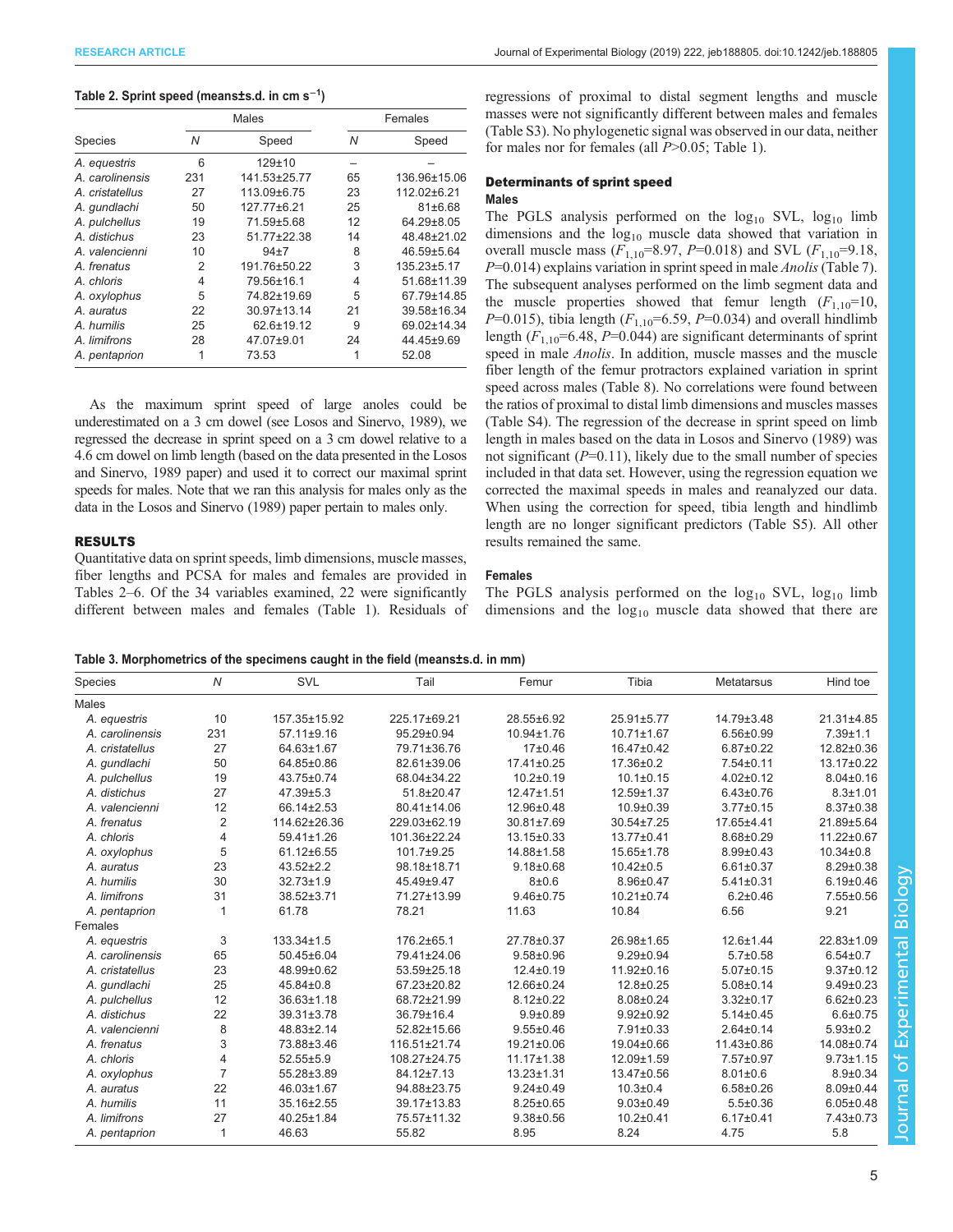# Table 4. Muscle fiber length (means±s.d. in mm)

|                 |                | Femur           | Femur           | Femur           | Femur     | Knee             | Knee            | Ankle           | Ankle           |                 |
|-----------------|----------------|-----------------|-----------------|-----------------|-----------|------------------|-----------------|-----------------|-----------------|-----------------|
| Species         | Ν              | protractors     | retractors      | adductors       | abductors | extensors        | flexors         | extensors       | flexors         | <b>Others</b>   |
| <b>Males</b>    |                |                 |                 |                 |           |                  |                 |                 |                 |                 |
| A. equestris    | 2              | $6.98 \pm 3.52$ | 15.42±12.02     | 16.69±6.33      | 80.342    | $11.47 \pm 2.36$ | 21.65±3.13      | $5.87 \pm 1.71$ | 15.04±1.52      | 7.44±4.89       |
| A. carolinensis | $\overline{2}$ | $3.02 \pm 1.68$ | 11.52±13.35     | $9.22 \pm 3.63$ | 38.189    | $5.93 \pm 1.66$  | 11.17±1.58      | 3.79±0.94       | $7.54 \pm 1.52$ | $3.63 \pm 2.59$ |
| A. cristatellus | $\overline{2}$ | $3.49 \pm 2.12$ | 7.16±5.88       | $8.07 \pm 2.99$ | 29.029    | $6.12 \pm 1.08$  | $9.57 \pm 2.29$ | $4.30 \pm 0.87$ | $7.12 \pm 2.14$ | $3.43 \pm 1.61$ |
| A. qundlachi    | 1              | $3.74 \pm 2.78$ | $8.85 \pm 7.88$ | 11.27±4.71      | 42.732    | 7.06±1.84        | 13.70±3.55      | $4.10 \pm 1.63$ | $9.38 \pm 2.80$ | 4.16±3.00       |
| A. pulchellus   | 1              | $2.24 \pm 1.21$ | $4.68 \pm 3.97$ | $3.99 + 1.33$   | 15.729    | $2.99 \pm 0.71$  | $4.61 \pm 1.00$ | $2.29 \pm 0.72$ | 3.49±0.10       | $3.11 \pm 2.12$ |
| A. distichus    | 2              | $2.42 \pm 1.42$ | $7.65 \pm 6.53$ | $8.35 \pm 2.89$ | 31.083    | $5.81 \pm 1.34$  | 10.08±2.21      | $3.73 \pm 1.28$ | $5.93 \pm 0.71$ | $3.96 \pm 3.5$  |
| A. valencienni  | 2              | $2.65 \pm 1.50$ | $5.32{\pm}4.23$ | $5.86 \pm 2.02$ | 24.115    | $4.41 \pm 1.93$  | $7.02 \pm 1.13$ | $2.19 \pm 0.55$ | $4.78 \pm 0.58$ | $3.04 \pm 2.82$ |
| A. frenatus     | 2              | $4.77 \pm 1.35$ | 10.87±10.66     | 11.43±4.92      | 62.636    | $6.68 \pm 1.17$  | 14.10±3.48      | $3.65 \pm 1.26$ | 7.67±1.75       | 8.37±9.39       |
| A. chloris      | $\mathbf{1}$   | $2.17 \pm 1.25$ | $6.13 \pm 6.07$ | $6.37 \pm 2.57$ | 29.952    | $3.29 \pm 1.11$  | $8.09 + 1.52$   | $1.85 \pm 0.82$ | $3.67 \pm 1.09$ | $2.52 \pm 2.26$ |
| A. auratus      | 1              | $2.63 \pm 1.48$ | 10.89±11.78     | $8.70 \pm 2.76$ | 26.978    | $6.17 \pm 1.98$  | 10.35±1.96      | $3.82 \pm 0.94$ | $6.65 \pm 1.37$ | $3.60 \pm 3.72$ |
| A. humilis      | 1              | $1.43 \pm 0.87$ | 4.46±4.79       | $3.61 \pm 1.29$ | 2.327     | $3.29 \pm 0.57$  | $3.86 \pm 1.00$ | $2.16 \pm 0.69$ | $3.73 \pm 0.44$ | $1.19 \pm 0.52$ |
| A. limifrons    | 2              | $1.43 \pm 0.80$ | $4.95 + 5.16$   | $4.02 \pm 1.78$ | 24.248    | $2.62 \pm 0.62$  | $4.90 \pm 1.38$ | $1.61 \pm 0.64$ | $3.16 \pm 0.41$ | $1.89 \pm 2.03$ |
| Females         |                |                 |                 |                 |           |                  |                 |                 |                 |                 |
| A. equestris    | 1              | $6.50 + 4.05$   | 13.10±14.75     | 13.24±5.71      | 83.17     | $9.70 \pm 2.06$  | 16.93±3.66      | $5.55 \pm 1.22$ | $8.87 \pm 2.38$ | $6.80 \pm 6.09$ |
| A. carolinensis | $\mathbf{1}$   | $2.25 \pm 1.48$ | $4.53 \pm 3.87$ | $4.91 \pm 1.84$ | 22.148    | $3.81 \pm 0.78$  | $5.89 \pm 1.44$ | $2.10 \pm 0.81$ | $4.72 \pm 0.60$ | $2.53 \pm 2.30$ |
| A. cristatellus | 1              | $3.62 \pm 2.33$ | $6.04{\pm}4.81$ | $7.18 \pm 2.73$ | 2.416     | $5.78 \pm 1.28$  | $8.30 \pm 2.00$ | $3.69 \pm 0.92$ | $5.92 \pm 1.01$ | $2.42 \pm 2.34$ |
| A. gundlachi    | 2              | 3.96±2.78       | $8.03 \pm 6.90$ | 10.52±4.03      | 44.832    | $6.93 \pm 1.28$  | 12.80±2.65      | $5.31 \pm 2.12$ | 7.55±0.04       | $3.45 \pm 3.64$ |
| A. pulchellus   | 2              | 1.88±0.99       | $5.45 \pm 5.12$ | $3.93 + 1.79$   | 15.477    | $2.93 \pm 0.66$  | 4.86±1.97       | $2.48 \pm 0.85$ | $3.11 \pm 0.60$ | $2.67 \pm 0.66$ |
| A. distichus    | $\mathbf{1}$   | $3.37 \pm 2.09$ | 7.69±6.40       | 8.88±3.62       | 34.468    | $6.03 \pm 1.35$  | 10.17±3.77      | $3.44 \pm 1.31$ | $6.84 \pm 0.93$ | 2.46±1.48       |
| A. valencienni  | 1              | $1.97 + 0.76$   | $5.59 + 4.32$   | $5.12 \pm 2.16$ | 13.382    | $3.55 \pm 0.93$  | $6.71 \pm 1.40$ | 1.86±0.55       | $3.26 \pm 0.26$ | $3.77 + 4.18$   |
| A. frenatus     | 1              | $2.20 \pm 1.04$ | $9.34 + 9.26$   | $8.30 + 4.01$   | 40.614    | $5.40 \pm 0.76$  | 11.29±2.01      | $2.66 \pm 0.82$ | $6.05 \pm 0.15$ | $3.28 \pm 2.85$ |
| A. chloris      | 2              | $2.61 \pm 1.13$ | $5.43 \pm 5.55$ | $5.05 \pm 2.00$ | 21.842    | $3.13 \pm 0.76$  | $5.87 \pm 1.03$ | $1.75 \pm 0.80$ | $3.73 \pm 0.89$ | $2.60 + 1.81$   |
| A. oxylophus    | 3              | $2.93 + 1.83$   | $5.39{\pm}4.87$ | $6.53 \pm 2.31$ | 27.778    | $3.87 \pm 0.78$  | $7.61 \pm 1.72$ | $2.79 \pm 0.66$ | $5.18 \pm 0.66$ | $2.63 \pm 2.33$ |
| A. auratus      | $\overline{2}$ | $3.33 \pm 1.96$ | $9.19 \pm 9.02$ | 7.47±2.33       | 30.587    | $5.29 \pm 1.12$  | $8.32 \pm 1.16$ | $3.05 \pm 1.07$ | $5.13 \pm 0.26$ | 3.96±3.83       |
| A. humilis      | 2              | $2.04 \pm 1.33$ | $3.61 \pm 2.95$ | $4.14 \pm 1.40$ | 15.20     | $2.89 + 0.64$    | $4.84 \pm 0.84$ | $1.47 \pm 0.43$ | $3.22 \pm 0.26$ | $1.63 \pm 1.67$ |
| A. limifrons    | 1              | $1.67 \pm 1.06$ | $4.69{\pm}4.83$ | $3.96 \pm 1.68$ | 0.78      | $2.52 \pm 0.25$  | $4.81 \pm 1.61$ | $1.54 \pm 0.69$ | $3.94 \pm 0.76$ | $1.34 \pm 1.32$ |
| A. pentaprion   | 1              | $2.06 \pm 1.20$ | $6.32 \pm 5.95$ | $4.30 \pm 1.52$ | 1.88      | $3.06 \pm 1.00$  | $4.81 \pm 1.36$ | $1.99 + 0.57$   | 3.38±0.44       | $2.74 \pm 2.60$ |

no significant global determinants of sprint speed. The subsequent analyses performed on limb segments, hindlimb length and the muscle properties separately showed that only femur length, the PCSA of the femur retractors and mass of the femur abductors are significant determinants of sprint speed in females ([Table 8](#page-7-0)). No correlations were found between the ratios

#### Table 5. Muscle mass (means±s.d. in mg)

| Species         | N              | Femur<br>protractors | Femur<br>retractors | Femur<br>adductors | Femur<br>abductors | Knee<br>extensors | Knee<br>flexors | Ankle<br>extensors | Ankle<br>flexors | <b>Others</b> |
|-----------------|----------------|----------------------|---------------------|--------------------|--------------------|-------------------|-----------------|--------------------|------------------|---------------|
| <b>Males</b>    |                |                      |                     |                    |                    |                   |                 |                    |                  |               |
| A. equestris    | $\overline{2}$ | 32.9±33.1            | 247.4±330.3         | 70±46.8            | 30.1               | 80.9±23.6         | 93.2±45.6       | $33 + 23.7$        | $39.5 \pm 8.8$   | 54.8±70.1     |
| A. carolinensis | 2              | $2+3$                | $18.1 \pm 24.3$     | $3.6 + 1.9$        | 2                  | $4.4 \pm 1.7$     | $4.5 \pm 1.9$   | $1.6 + 1.2$        | $1.5 \pm 0$      | 6±8           |
| A. cristatellus | $\overline{2}$ | $4.6 + 5.3$          | 23.9±31.7           | $8.2 + 4.6$        | 3.4                | $13.4 + 4.7$      | $9.7 + 4$       | $4.5 \pm 3.7$      | $3.3 \pm 0.3$    | $3.6 + 4.5$   |
| A. gundlachi    | $\mathbf{1}$   | $3.6 + 5.4$          | $12.4 \pm 15.8$     | $5.4 \pm 3.3$      | 2.3                | $9.6 + 3.8$       | $6.3 \pm 3.5$   | $2.4 + 2.1$        | $2.1 \pm 0.2$    | $4.4 + 5.9$   |
| A. pulchellus   | 1              | $1.7 \pm 2.2$        | $8.8 + 12$          | $1.2 \pm 0.6$      | 0.7                | $2.3 \pm 0.8$     | $1.4 + 0.6$     | $0.8 + 0.6$        | $0.6 + 0.1$      | $1.2 + 1.6$   |
| A. distichus    | $\overline{2}$ | $1.3 + 1.6$          | $6.4 \pm 8.3$       | $2.2 \pm 1.2$      | 0.6                | $2.6 + 1.1$       | $2.7 \pm 1.2$   | $0.8 + 0.6$        | $0.9\pm0$        | $1.5 + 1.9$   |
| A. valencienni  | 2              | $2 + 2.6$            | $15.2 \pm 20.6$     | $3.4 + 1.6$        | 1.3                | $3.7 + 1.8$       | $3.9 + 1.2$     | $1.3 + 1.2$        | $1.5 \pm 0.4$    | $2.6 + 3.3$   |
| A. frenatus     | 2              | 36±42.9              | 220.3±302.3         | 46.8±24.6          | 26.7               | 75.2±23           | 58.8±17.9       | 26.1±20.7          | $23.7 + 4.5$     | 23.9±30.3     |
| A. chloris      | 1              | $2.7 + 3.1$          | $15.7 \pm 21.6$     | $2.8 + 1.5$        | 1.3                | $3.4 + 1.7$       | $3.1 \pm 1.4$   | $1.2 + 1.1$        | $1.5 \pm 0.2$    | $1.8 + 2.3$   |
| A. auratus      |                | $1.9\pm2$            | $13 + 17.9$         | $1.9 \pm 1$        | 0.9                | $2.5 + 1.4$       | $2.2 \pm 0.8$   | $1.1 \pm 0.8$      | $1\pm0.1$        | $1.5 + 1.8$   |
| A. humilis      | $\mathbf{1}$   | $0.8 + 0.9$          | $3.2 + 4.1$         | $1.1 \pm 0.5$      | 0.4                | $2.4 \pm 0.9$     | $1.2 + 0.5$     | $0.5 \pm 0.3$      | $0.4\pm0$        | $0.8 + 1.1$   |
| A. limifrons    | $\overline{2}$ | $0.6 + 0.7$          | $3.1 \pm 4.2$       | $0.6 + 0.3$        | 0.2                | $2 + 1.1$         | $0.7 + 0.2$     | $0.3 + 0.3$        | $0.3\pm0$        | $0.4 + 0.5$   |
| Females         |                |                      |                     |                    |                    |                   |                 |                    |                  |               |
| A. equestris    | $\mathbf{1}$   | $28.9 \pm 33$        | 200.4±270.6         | 48.1±31.3          | $29.3 + 0$         | $55.8 \pm 18.3$   | 60±30.3         | $23.7 \pm 15.9$    | $25.6 + 8$       | 34.5±45.5     |
| A. carolinensis | $\mathbf{1}$   | $0.9 + 1.4$          | $5.1 \pm 6.9$       | $1.2 + 0.7$        | $0.7 + 0$          | $1.5 \pm 0.5$     | $1.5 + 0.7$     | $0.5 + 0.5$        | $0.7 + 0.1$      | $0.8 + 0.9$   |
| A. cristatellus | 1              | $1.9 + 2.3$          | $8.2 \pm 10.9$      | $3.2 + 1.7$        | $1.7 + 0$          | $5.3 + 1.9$       | $3.9 + 1.7$     | $1.7 + 1.4$        | $1.4 + 0.6$      | $1.8 + 2.1$   |
| A. qundlachi    | 2              | $4.1 \pm 5.7$        | $13.7 \pm 17.8$     | $6.5 \pm 3.8$      | 3±0                | $12+4.5$          | $7.8 + 3.8$     | $3.2 \pm 2.8$      | $2.7 \pm 0.3$    | $4.6 + 5.9$   |
| A. pulchellus   | 2              | $2.1 \pm 2.8$        | $8.5 \pm 11.5$      | $1.5 \pm 0.8$      | $0.9 + 0$          | $2.3 + 0.9$       | $1.8 + 0.7$     | $0.8 + 0.8$        | $0.7 + 0.1$      | $1.3 + 1.8$   |
| A. distichus    | $\mathbf{1}$   | $1.8 \pm 2.2$        | $6.8 + 8.6$         | $3.1 \pm 1.8$      | $1.4\pm0$          | $4.1 \pm 1.8$     | 3.9±2           | $1\pm0.7$          | $1.3 + 0.3$      | $2 + 2.5$     |
| A. valencienni  | $\mathbf{1}$   | $0.7 + 0.8$          | $4.8 + 6.5$         | $1.1 \pm 0.6$      | $0.3 + 0$          | $1.2 \pm 0.8$     | $1.2 \pm 0.3$   | $0.4 \pm 0.3$      | $0.5 + 0.1$      | $1.1 \pm 1.3$ |
| A. frenatus     | 1              | $8 + 8.7$            | 64.1±88.3           | $12.7 + 6.4$       | $5.7 + 0$          | $23.2 \pm 7.5$    | $15.4 \pm 5.3$  | $7.5 + 5.2$        | $6.6 + 0.4$      | $6.5 \pm 7.5$ |
| A. chloris      | 2              | $1.9\pm2$            | $6.9 + 9.4$         | $1.2 + 0.7$        | $0.4 + 0$          | $1.6 + 0.6$       | $1.3 + 0.6$     | $0.6 + 0.5$        | $0.7 + 0.1$      | $0.8 + 1.1$   |
| A. oxylophus    | 3              | $2 + 2.6$            | $8.2 + 11$          | $2.2 + 1.1$        | $1\pm 0$           | $3.6 + 1.2$       | $2.4 \pm 0.7$   | $1.1 \pm 0.7$      | $0.8 + 0$        | $1.4 + 1.6$   |
| A. auratus      | 2              | $1.3 + 1.1$          | $9.8 + 13.4$        | $1.4 + 0.8$        | $0.3 + 0$          | $2.1 + 1$         | $1.5 \pm 0.8$   | $1\pm0.8$          | $1\pm0.1$        | $0.8 + 1.1$   |
| A. humilis      | 2              | $1\pm0.9$            | $2.6 \pm 3.2$       | $0.9 + 0.4$        | $0.5 + 0$          | $1.9 + 0.7$       | $0.9 + 0.5$     | $0.4 + 0.2$        | $0.3\pm0$        | $0.6 + 0.8$   |
| A. limifrons    | 1              | $0.7 + 0.9$          | $3.2 + 4.3$         | $0.7 + 0.3$        | $0.3\pm0$          | $1.8 + 1$         | $0.8 + 0.3$     | $0.3 + 0.3$        | $0.4\pm0$        | $0.6 + 0.7$   |
| A. pentaprion   | $\mathbf{1}$   | $1.2 + 1.3$          | $13 + 17.7$         | $2.9 + 1.3$        | $1.1 + 0$          | $3.2 + 1.7$       | $3.5 \pm 0.3$   | $1\pm0.9$          | $1.3 + 0.1$      | $2.8 + 3.6$   |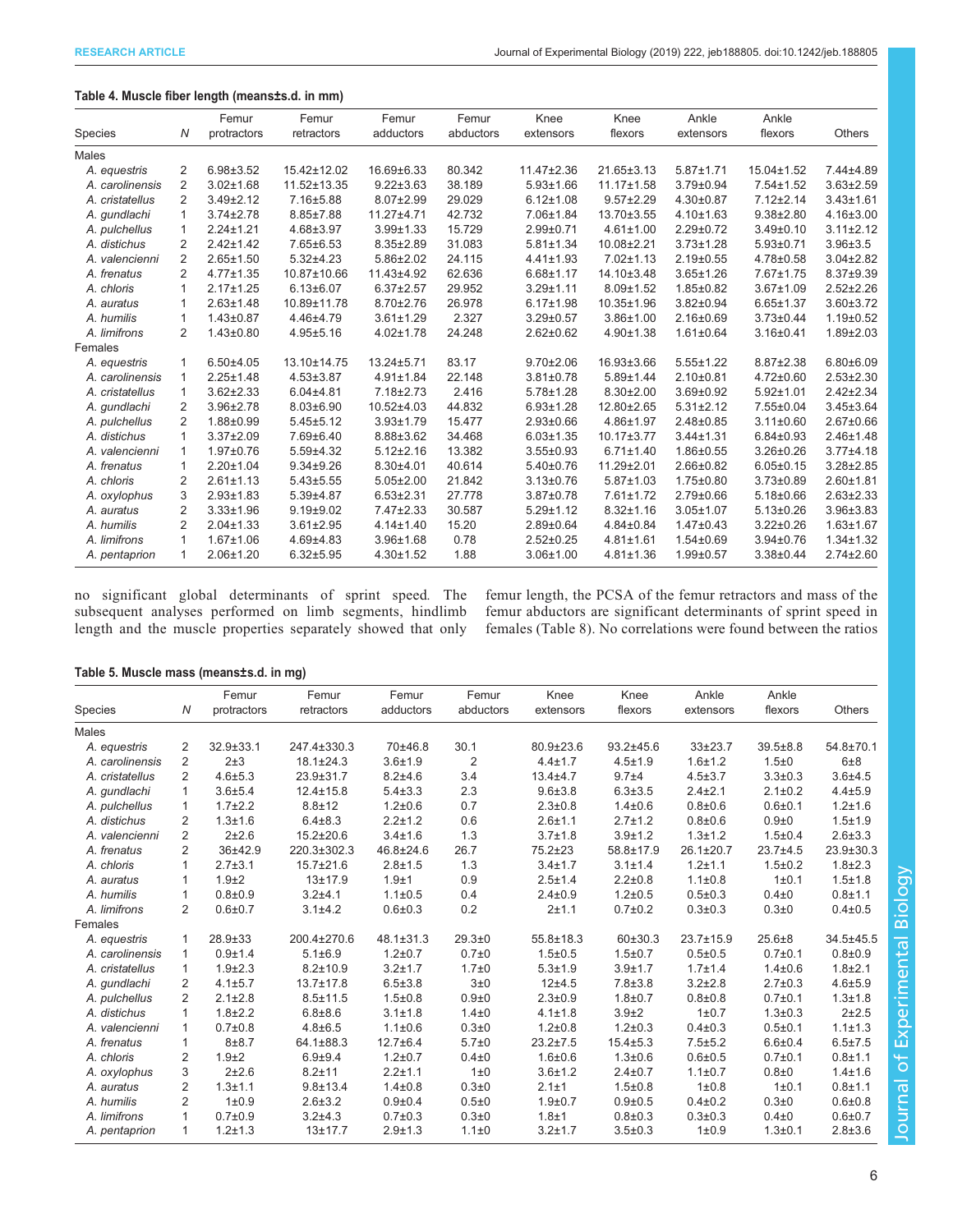#### <span id="page-6-0"></span>Table 6. Physiological cross-sectional area (means±s.d. in mm²)

|                 |                | Femur           | Femur            | Femur             | Femur     | Knee            | Knee            | Ankle           | Ankle           |                 |
|-----------------|----------------|-----------------|------------------|-------------------|-----------|-----------------|-----------------|-----------------|-----------------|-----------------|
| Species         | Ν              | protractors     | retractors       | adductors         | abductors | extensors       | flexors         | extensors       | flexors         | Others          |
| <b>Males</b>    |                |                 |                  |                   |           |                 |                 |                 |                 |                 |
| A. equestris    | 2              | $3.72 \pm 2.55$ | 10.43±12.08      | 3.96±2.50         | 3.53      | $6.75 \pm 2.29$ | $3.95 \pm 1.47$ | $5.55 \pm 4.71$ | $2.52 \pm 0.81$ | $5.14 \pm 5.51$ |
| A. carolinensis | 2              | $0.46 \pm 0.55$ | $1.00 \pm 0.83$  | $0.40 \pm 0.24$   | 0.49      | $0.71 \pm 0.29$ | $0.38 + 0.12$   | $0.38 + 0.22$   | $0.20 \pm 0.04$ | $1.10 + 1.30$   |
| A. cristatellus | $\overline{2}$ | $1.00 \pm 0.93$ | $2.17 \pm 2.40$  | $0.98 + 0.48$     | 1.11      | $2.04 \pm 0.61$ | $0.95 + 0.29$   | $0.98 + 0.88$   | $0.47 + 0.18$   | $0.78 + 0.87$   |
| A. qundlachi    |                | $0.59 \pm 0.70$ | $0.94 \pm 0.85$  | $0.51 \pm 0.39$   | 0.51      | $1.29 \pm 0.33$ | $0.42 \pm 0.17$ | $0.59 \pm 0.63$ | $0.21 \pm 0.04$ | $0.69 + 0.85$   |
| A. pulchellus   |                | $0.75 \pm 0.94$ | $1.12 \pm 1.37$  | $0.36 \pm 0.23$   | 0.51      | $0.76 \pm 0.39$ | $0.37 \pm 0.18$ | $0.35 \pm 0.37$ | $0.18 + 0.01$   | $0.79 \pm 0.56$ |
| A. distichus    | 2              | $0.40 \pm 0.35$ | $0.55 \pm 0.56$  | $0.271 \pm 0.152$ | 0.18      | $0.42 \pm 0.14$ | $0.26 + 0.10$   | $0.22 \pm 0.22$ | $0.15 \pm 0.02$ | $0.25 \pm 0.23$ |
| A. valencienni  | 2              | $0.62 \pm 0.72$ | $1.81 \pm 2.216$ | $0.59 + 0.35$     | 0.51      | $0.89 \pm 0.66$ | $0.52 \pm 0.14$ | $0.57 \pm 0.54$ | $0.30 \pm 0.12$ | $0.58 + 0.50$   |
| A. frenatus     | 2              | $6.03 \pm 6.57$ | 12.05±14.42      | $4.17 \pm 2.52$   | 4.02      | 10.75±3.59      | $3.92 \pm 0.58$ | $6.51 \pm 4.79$ | $3.06 \pm 1.25$ | $2.09 \pm 1.07$ |
| A. chloris      |                | $0.93 \pm 0.74$ | $1.51 \pm 1.84$  | $0.483 \pm 0.44$  | 0.41      | $1.05 \pm 0.71$ | $0.37 \pm 0.14$ | $0.61 \pm 0.52$ | $0.40 \pm 0.17$ | $0.49 + 0.41$   |
| A. auratus      |                | $6.03 \pm 6.57$ | 12.05±14.42      | 4.173±2.524       | 4.02      | 10.75±3.59      | $3.92 \pm 0.58$ | $6.51 \pm 4.79$ | $3.06 \pm 1.25$ | $2.09 + 1.07$   |
| A. humilis      |                | $0.44 \pm 0.25$ | $0.50 \pm 0.33$  | 0.296±0.172       | 0.16      | $0.66 \pm 0.21$ | $0.29 \pm 0.06$ | $0.24 \pm 0.15$ | $0.10 \pm 0.01$ | $0.51 \pm 0.65$ |
| A. limifrons    | 2              | $0.32 \pm 0.31$ | $0.37 \pm 0.42$  | $0.154 \pm 0.092$ | 0.08      | $0.73 \pm 0.30$ | $0.14 \pm 0.04$ | $0.21 \pm 0.22$ | $0.082 + 0$     | $0.16 \pm 0.08$ |
| Females         |                |                 |                  |                   |           |                 |                 |                 |                 |                 |
| A. equestris    |                | $4.23 \pm 5.01$ | $9.45 \pm 8.85$  | $3.84 \pm 2.73$   | 3.32      | $5.56 \pm 2.13$ | $3.51 \pm 2.18$ | $4.05 \pm 2.84$ | $2.94 \pm 1.64$ | $3.27 \pm 3.39$ |
| A. carolinensis |                | $0.34 \pm 0.39$ | $0.70 \pm 0.83$  | $0.23 \pm 0.10$   | 0.30      | $0.37 \pm 0.08$ | $0.24 \pm 0.07$ | $0.25 \pm 0.23$ | $0.13 \pm 0.03$ | $0.21 \pm 0.15$ |
| A. cristatellus |                | $0.38 \pm 0.32$ | $0.88 + 1.00$    | $0.42 \pm 0.17$   | 0.66      | $0.88 + 0.31$   | $0.43 \pm 0.15$ | $0.44 \pm 0.34$ | $0.23 \pm 0.14$ | $0.56 \pm 0.26$ |
| A. gundlachi    | 2              | $0.71 \pm 0.71$ | $1.13 \pm 1.13$  | $0.60 \pm 0.36$   | 0.63      | $1.64 \pm 0.49$ | $0.56 \pm 0.21$ | $0.65 \pm 0.71$ | $0.33 \pm 0.04$ | $0.90 \pm 0.67$ |
| A. pulchellus   | 2              | $0.94 \pm 1.22$ | $0.94 \pm 1.11$  | $0.35 \pm 0.16$   | 0.52      | $0.76 \pm 0.35$ | $0.35 \pm 0.09$ | $0.35 \pm 0.41$ | $0.20 \pm 0.06$ | $0.40 \pm 0.54$ |
| A. distichus    |                | $0.39 + 0.35$   | $0.60 \pm 0.56$  | $0.35 \pm 0.18$   | 0.38      | $0.63 \pm 0.24$ | $0.37 + 0.13$   | $0.30 \pm 0.24$ | $0.18 + 0.06$   | $0.56 \pm 0.61$ |
| A. valencienni  |                | $0.29 \pm 0.33$ | $0.55 \pm 0.67$  | $0.21 \pm 0.14$   | 0.21      | $0.38 \pm 0.35$ | $0.17 \pm 0.05$ | $0.24 \pm 0.23$ | $0.13 \pm 0.01$ | $0.20 \pm 0.12$ |
| A. frenatus     |                | $2.80 \pm 2.62$ | $4.03 + 4.93$    | $2.41 \pm 3.68$   | 1.32      | $4.11 \pm 1.54$ | $1.27 \pm 0.30$ | $2.79 \pm 2.21$ | $1.02 \pm 0.08$ | $1.5 \pm 0.85$  |
| A. chloris      | 2              | $0.62 \pm 0.65$ | $0.75 \pm 0.88$  | $0.27 \pm 0.23$   | 0.17      | $0.48 + 0.19$   | $0.21 \pm 0.09$ | $0.31 \pm 0.28$ | $0.19 \pm 0.06$ | $0.21 \pm 0.24$ |
| A. oxylophus    | 3              | $0.50 \pm 0.57$ | $0.96 + 1.06$    | $0.36 \pm 0.25$   | 0.35      | $0.87 + 0.23$   | $0.30 + 0.07$   | $0.35 \pm 0.21$ | $0.15 \pm 0.02$ | $0.41 \pm 0.22$ |
| A. auratus      | 2              | $0.58 \pm 0.42$ | $0.68 + 0.81$    | $0.23 \pm 0.16$   | 0.32      | $0.40 \pm 0.26$ | $0.20 \pm 0.06$ | $0.30 \pm 0.24$ | $0.14 \pm 0.02$ | $0.30 + 0.15$   |
| A. humilis      | 2              | $0.45 \pm 0.34$ | $0.51 \pm 0.42$  | $0.21 \pm 0.13$   | 0.31      | $0.60 \pm 0.12$ | $0.18 + 0.07$   | $0.26 \pm 0.13$ | $0.08 \pm 0.02$ | $0.27 \pm 0.16$ |
| A. limifrons    |                | $0.36 \pm 0.41$ | $0.40 \pm 0.46$  | $0.18 + 0.10$     | 0.36      | $0.67 \pm 0.34$ | $0.17 \pm 0.07$ | $0.24 \pm 0.25$ | $0.10 \pm 0.02$ | $0.29 + 0.24$   |
| A. pentaprion   | 1              | $0.54 \pm 0.58$ | $1.23 \pm 1.49$  | $0.64 \pm 0.28$   | 0.55      | $0.96 + 0.47$   | $0.75 \pm 0.23$ | $0.41 \pm 0.34$ | $0.35 \pm 0.03$ | $0.65 \pm 0.63$ |

of proximal to distal limb dimensions and muscle masses [\(Table S4](http://jeb.biologists.org/lookup/doi/10.1242/jeb.188805.supplemental)).

## **DISCUSSION**

## Sexual dimorphism

In accordance with previous studies (e.g. [Butler et al., 2000; Butler](#page-8-0) [and Losos, 2002](#page-8-0); [Losos et al., 2003;](#page-9-0) [Irschick et al., 2005](#page-8-0); [Herrel](#page-8-0) [et al., 2006](#page-8-0), [2007; Butler, 2007](#page-8-0)), our results demonstrate significant sexual dimorphism across the 14 species of *Anolis* included in this study. Sexual dimorphism exists for both sprint speed, and for several limb segment lengths and muscle size and architecture. A potential explanation for the larger muscles in male anoles and their higher sprint speeds could be that, in some species such as trunkground anoles, males have to defend territories, thus putting stronger selection on sprint speed compared with females [\(Stamps](#page-9-0) [et al., 1997](#page-9-0); [Perry et al., 2004; Lailvaux and Irschick, 2007\)](#page-9-0). Male lizards are also more conspicuous than females, which rely more on crypsis than running when confronted with potential predators [\(Vanhooydonck et al., 2007\)](#page-9-0). Thus, unlike females, males may benefit from a greater power output and greater sprint performance, resulting in the observed differences between sexes. These differences have important implications for comparative and evolutionary studies as male and female lizards appear to be divergent and under different selective pressures. Consequently, the inclusion of both sexes is needed in comparative studies in order to understand the evolution of limb morphology or locomotor performance in Anolis and likely other lizards. Why the morphological drivers of sprint speed are different in males and females remains an open question, however. One possibility is that females were less motivated to run given that they rely less on sprinting for predator escape. If so, this could lead to an underestimate of peak speeds in females, rendering the associations between morphology and speed less clear. However, given that both males and females were actively chased up the race track and that only the single fastest 25 cm run out of the 24 was used, we think this unlikely. As an alternative hypothesis, male lizards may have larger muscles and faster running speeds not as a result of selection on sprint speed per se but as a result of sexual selection on the accelerations and high grappling moments needed when fighting with other males ([Pasi and Carrier, 2003](#page-9-0); [Morris and Carrier, 2016\)](#page-9-0). This would be consistent with the lack of a correlation between sprint speed and the ratio of proximal and distal limb element masses. Indeed, strong distal limb elements can be expected to be beneficial when fighting. Fighting in anoles typically involves head locking followed by an intense phase where males try to push each other of the branch ([Lailvaux et al., 2004\)](#page-9-0). During these types of interactions, stability and the ability to hold on to a branch are critical and likely facilitated by strong distal limb elements. The greater sprint speeds observed in males may then only be an

| Table 7. Results of the phylogenetic generalized least squares (PGLS) |
|-----------------------------------------------------------------------|
| analyses performed on the $log_{10}$ -transformed limb segment data   |
| with the $log_{10}$ maximal sprint speed as the dependent variable    |

|                     |            | <b>Males</b> | Females    |       |  |
|---------------------|------------|--------------|------------|-------|--|
|                     | $F_{1.10}$ |              | $F_{1.11}$ |       |  |
| SVL                 | 9.18       | 0.014        | 4.39       | 0.052 |  |
| Limb segments       | 4.7        | 0.058        | 2.15       | 0.124 |  |
| Mass                | 8.97       | 0.018        | 3.23       | 0.071 |  |
| Muscle fiber length | 3.13       | 0.106        | 1          | 0.309 |  |
| <b>PCSA</b>         | 0.39       | 0.59         | 2.96       | 0.075 |  |
| Mass+length+PCSA    | 3.94       | 0.059        | 3.02       | 0.062 |  |
|                     |            |              |            |       |  |

Bold indicates significant differences (P≤0.05).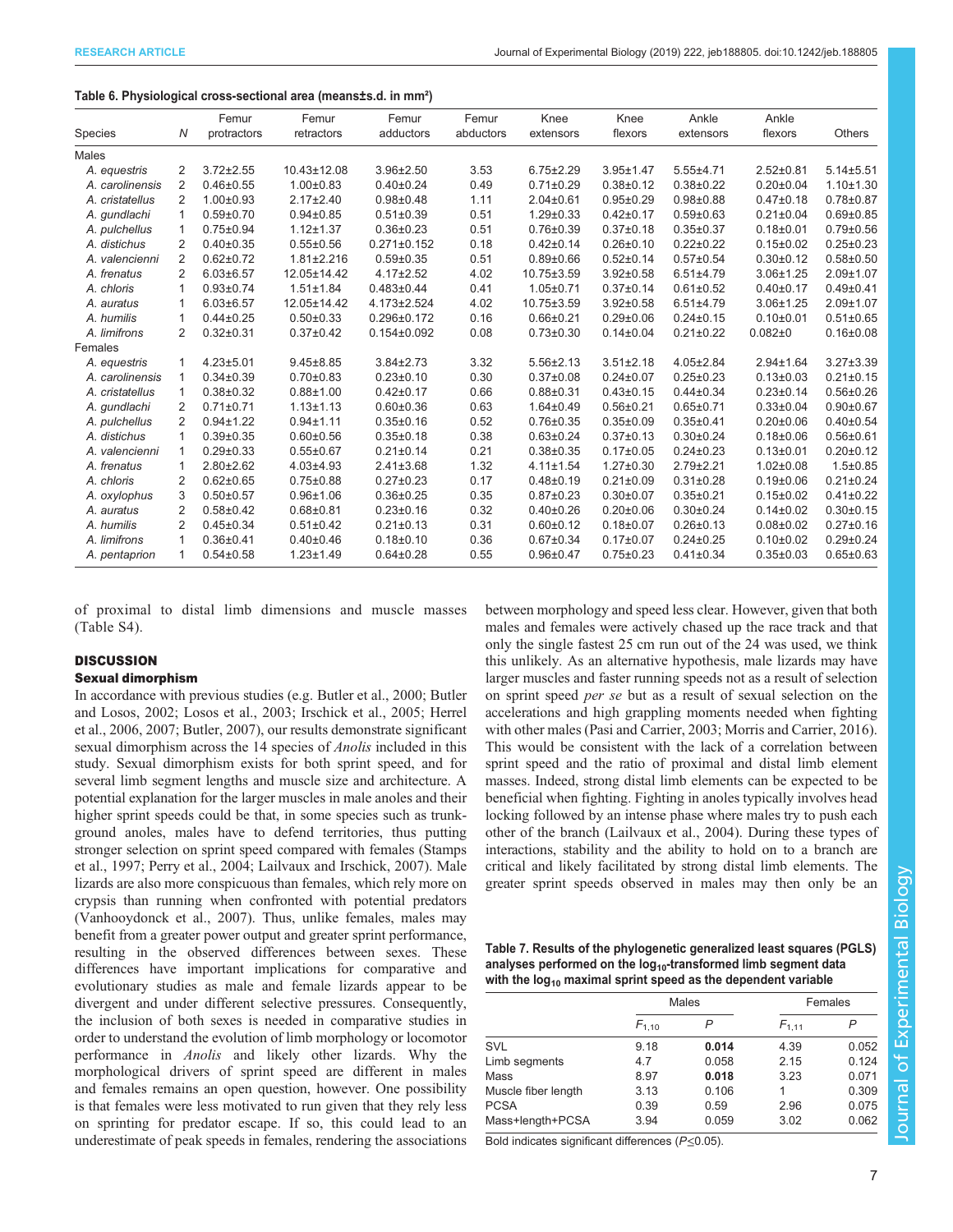## <span id="page-7-0"></span>Table 8. PGLS analyses testing for the effect of the different variables on maximal sprint speed

|                            | <b>Males</b> |                | Females    |       |  |
|----------------------------|--------------|----------------|------------|-------|--|
|                            | $F_{1,10}$   | $\overline{P}$ | $F_{1,11}$ | P     |  |
| Tail                       | 3.32         | 0.119          | 0.25       | 0.64  |  |
| Femur                      | 10           | 0.015          | 5.04       | 0.034 |  |
| Tibia                      | 6.59         | 0.034          | 3.68       | 0.07  |  |
| Metatarsus                 | 1.74         | 0.262          | 1.97       | 0.2   |  |
| Toe hind                   | 5.44         | 0.056          | 2.71       | 0.11  |  |
| Hindlimb length            | 6.48         | 0.044          | 3.90       | 0.073 |  |
| Length femur protractors   | 6.91         | 0.028          | 0.44       | 0.504 |  |
| Mass femur protractors     | 6.98         | 0.03           | 2.76       | 0.105 |  |
| PCSA femur protractors     | 0.007        | 0.94           | 0.9        | 0.41  |  |
| Length femur retractors    | 1.24         | 0.294          | 0.024      | 0.89  |  |
| Mass femur retractors      | 5.82         | 0.045          | 1.82       | 0.198 |  |
| PCSA femur retractors      | 0.26         | 0.645          | 4.84       | 0.031 |  |
| Length femur adductors     | 2.79         | 0.137          | 0.72       | 0.382 |  |
| Mass femur adductors       | 9.59         | 0.015          | 3.05       | 0.082 |  |
| PCSA femur adductors       | 0.45         | 0.55           | 3.57       | 0.074 |  |
| Length femur abductors     | 5.2          | 0.052          | 1.73       | 0.19  |  |
| Mass femur abductors       | 11.028       | 0.009          | 7.03       | 0.016 |  |
| PCSA femur abductors       | 0.65         | 0.46           | 4.02       | 0.055 |  |
| Length knee extensors      | 2.79         | 0.13           | 1.29       | 0.241 |  |
| Mass knee extensors        | 10.04        | 0.015          | 3.42       | 0.065 |  |
| <b>PCSA knee extensors</b> | 0.24         | 0.67           | 3.06       | 0.083 |  |
| Length knee flexors        | 2.65         | 0.152          | 0.93       | 0.323 |  |
| Mass knee flexors          | 9.51         | 0.016          | 3.19       | 0.076 |  |
| PCSA knee flexors          | 0.38         | 0.59           | 2.83       | 0.105 |  |
| Length ankle extensors     | 1.64         | 0.22           | 0.94       | 0.336 |  |
| Mass ankle extensors       | 8.26         | 0.019          | 3.83       | 0.052 |  |
| PCSA ankle extensors       | 0.37         | 0.59           | 4.54       | 0.038 |  |
| Length ankle flexors       | 3.91         | 0.077          | 1.39       | 0.238 |  |
| Mass ankle flexors         | 7.85         | 0.021          | 2.16       | 0.145 |  |
| PCSA ankle flexors         | 0.16         | 0.722          | 1.99       | 0.178 |  |
| Length others              | 2.37         | 0.17           | 0.09       | 0.77  |  |
| Mass others                | 12.302       | 0.007          | 1.71       | 0.185 |  |
| PCSA others                | 1.24         | 0.31           | 1.81       | 0.18  |  |

Bold indicates significant differences (P≤0.05).

epiphenomenon of selection on fighting ability. This remains to be tested, however.

## Proximate drivers of sprint speed

Body size (SVL) appears to be a good predictor of maximal sprint speed in males, consistent with prior work on anoles and other lizards (e.g. [Garland and Losos, 1994; Irschick and Jayne, 1998](#page-8-0); [Van Damme and Vanhooydonck, 2001](#page-9-0); [Vanhooydonck et al.,](#page-9-0) [2002](#page-9-0)). However, independent of overall size, limb length or limb segment lengths may drive variation in sprint speed. Indeed, as suggested by [Hildebrand \(1974\)](#page-8-0) (see also [Garland and Losos, 1994](#page-8-0); [Bauwens et al., 1995](#page-8-0); [Bonine and Garland, 1999](#page-8-0)), longer legs should allow the animal to take greater strides and increase maximal speed for a given stride frequency. Specific limb segment lengths may also drive variation in sprint speed. As previously shown, the length of the tibia ([Vanhooydonck et al., 2006a,b\)](#page-9-0) or the foot [\(Miles, 1994;](#page-9-0) [Fieler and Jayne, 1998; Irschick and Jayne, 1999\)](#page-8-0) can be important drivers of sprint speed. Our analyses focusing on limb segment lengths show that the femur length is the principal driver of maximal sprint speed for both males and females. These findings corroborate the results of [Vanhooydonck and coworkers \(2006a,b\)](#page-9-0) in showing that longer limbs enhance sprint speed. Our results also showed that tibia length likely plays an important role in driving variation in sprint speed in males, but not females.

Previous studies on lizards suggested that only specific muscle groups contribute to the generation of force during sprinting.

Indeed, in Sceloporus clarkii, only the femur retractors, the knee extensors and the plantar flexors appear to contribute to propulsion [\(Reilly, 1995](#page-9-0)). In another comparative study including four iguanid and two agamid lizard species, the femorotibialis, a knee extensor, was suggested to provide the main propulsive force to move the body forward [\(Snyder, 1954\)](#page-9-0). More recently, [Vanhooydonck and](#page-9-0) [coworkers \(2006a](#page-9-0),[b\)](#page-9-0) found that the mass of knee extensors was the best predictor of sprint speed across a sample of Anolis lizards. Our results showed that the overall muscle mass of the nine functional groups is the best predictor of sprint speed in males, yet none of the muscle groups per se were good predictors. As highlighted by [James et al. \(2007\),](#page-8-0) heavier muscles provide more power output and consequently may provide greater propulsive force. Our results corroborate this hypothesis, as larger muscles are directly linked to an increased sprint performance in male anoles. However, for females, only the mass of the femur abductors appears to drive variation in maximal speed. Although counterintuitive at first, femoral abduction plays an important role in disengaging the limb from the substrate and the initiation of the swing phase. One possible explanation for the fact that this result was specifically observed in females and not males is that females have wider bodies. Consequently, females may need to abduct the femur further in order to initiate the forward movement of the leg without interfering with the body. This hypothesis could be tested by recording and analyzing high-speed videos of locomotion in male and female anoles.

With the exception of the length of the fibers of the femur protractors in males and the PCSA of the femur retractors in females, muscle architecture did not seem to be a good overall predictor of sprint speed. The longer fiber lengths of the limb protractors may provide males with faster limb protraction during the swing phase and thus may result in an increase of stride frequency ([Weyand et al., 2000](#page-9-0)). The greater PCSA of the femur retractors allows for a more forceful limb retraction during the stance phase and thus greater ground reaction forces, often thought to be the principal determinant of running speed [\(Weyand et al., 2010](#page-9-0); [Seitz et al., 2014](#page-9-0)). Interestingly, features of the hindlimb muscles that affect both swing and stance phases are affected, suggesting multiple solutions for the same functional problem.

## Limitations of the study

One of the possible limitations of the study that may explain the few significant associations between morphology and sprint speed is that we used only a single dowel diameter that was relatively narrow for species with the longest limbs. Indeed, [Losos and Sinervo](#page-9-0) [\(1989\)](#page-9-0) showed that long-legged species suffer from a reduction in sprint speed on narrow dowels. For species like A. gundlachi, for example, sprinting on a 3 cm dowel as used in our study reduced its maximal speed to roughly  $73\pm1.5$ % of its peak sprint speed on the widest dowel tested. A comparison with the published data in [Losos](#page-9-0) [and Sinervo \(1989\)](#page-9-0) shows that the sprint speeds for the species as reported here match closely the sprint speeds reported in that paper. This would then imply that we may have underestimated the speeds in species with long hindlimbs, reducing the explanatory power of our morphological variables in predicting sprint speed. However, when we corrected our data using the quantitative data presented in the [Losos and Sinervo \(1989\)](#page-9-0) paper, results remained largely unchanged. The only difference was that tibia length and SVL were no longer predictors of sprint speed. However, clearly, additional quantitative studies on the relation between perch diameter and sprint speed should be performed, allowing us to fine tune the corrections used. Moreover, data on the effect of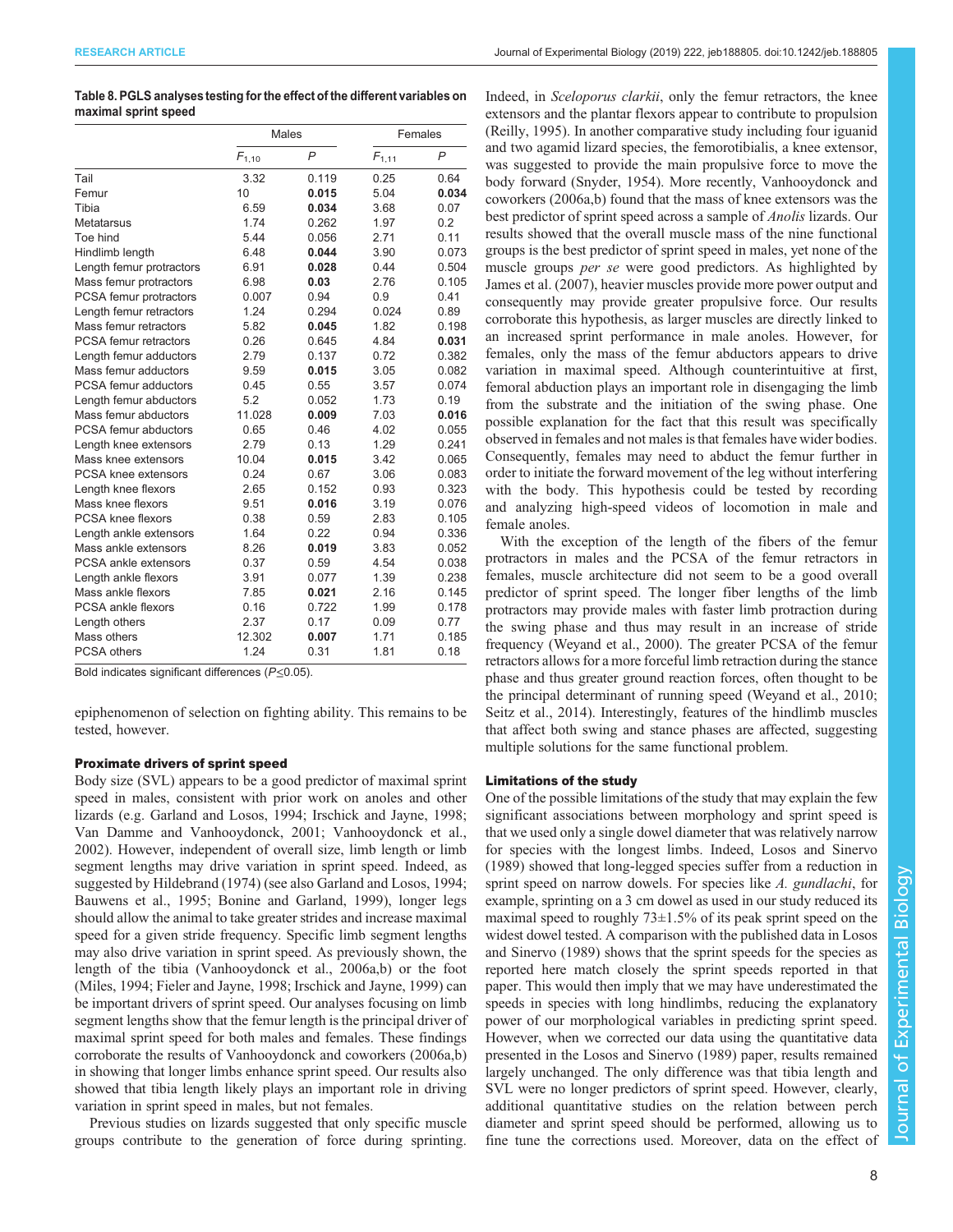<span id="page-8-0"></span>perch diameter on sprint speed in females are completely lacking and are needed.

Another limitation of the study is that we only investigated sprint speed and did not calculate acceleration capacity. Acceleration capacity has been shown to be an important trait in Anolis lizards [\(Vanhooydonck et al., 2006a,b](#page-9-0)). However, in a previous study [\(Vanhooydonck et al., 2006a](#page-9-0)) it was shown that acceleration and sprint speed are correlated with one another and, moreover, correlated with the same muscles (knee extensors), suggesting that muscular traits driving variation in sprint speed should also drive variation in acceleration capacity. However, limb length segments were shown to be important only in driving variation in sprint speed in that study ([Vanhooydonck et al., 2006a\)](#page-9-0).

### Conclusion

In accordance with previous studies, sexual dimorphism was observed across the 14 Anolis species included in the present study. In both males and females, femur length appears to be a good predictor of maximal sprint speed. Moreover, in males, SVL and overall muscle mass appear to be good predictors of sprint speed. Few significant differences were found for muscle architecture, which suggests that overall changes in muscles size, rather than in muscle architecture, are selected for to increase sprint speed.

## Acknowledgements

We thank Dave Carrier and one anonymous reviewer for providing constructive and helpful comments on previous versions of the manuscript. We thank José Rosado from the Museum of Comparative Zoology at Harvard University for loaning us specimens and allowing us to dissect them. We thank Raoul Van Damme and Peter Aerts from the FunMorph lab at the University of Antwerp, Belgium for allowing us to use their race track. We thank the staff at La Selva, and the Discovery Bay Marine lab, for their help and for their hospitality during our stay; and M. Sasa, Omar Torres-Carvajal, and the Colombian, Costa Rican, Ecuadorian, Jamaican, Panamanian, Puerto Rican and US governments for expediting our research permits and allowing us to conduct this study. We also thank F. Ayala, E. Boada, S. Campbell-Staton, K. Crandell, K. Fenstermacher, H.-K. Frank, A. Marmol, P. Endera, J. Meyers, S. Montuelle, M. Muñoz and P. Van Middlesworth for help in the field. The authors also thank A-C. Fabre for helpful discussions on the manuscript.

#### Competing interests

The authors declare no competing or financial interests.

#### Author contributions

Conceptualization: A.H., J.B.L.; Formal analysis: A.L., A.H.; Investigation: E.G., A.H.; Resources: E.G., B.V., D.J.I., J.B.L., A.H.; Writing - original draft: A.L., A.H.; Writing - review & editing: E.G., B.V., D.J.I., J.B.L.; Visualization: A.L., A.H.; Supervision: A.H., J.B.L.; Project administration: A.H., J.B.L.; Funding acquisition: J.B.L., A.H.

## Funding

This study was supported by the Putnam Fund, Museum of Comparative Zoology, Harvard University; the David M. Fite Fund, Harvard University; the David Rockefeller Center for Latin American Studies, Harvard University; and Division of Integrative Organismal Systems National Science Foundation grant IOS-1354620.

## Supplementary information

Supplementary information available online at <http://jeb.biologists.org/lookup/doi/10.1242/jeb.188805.supplemental>

#### References

- [Abdala, V., Manzano, A. S., Tulli, M. J. and Herrel, A.](https://doi.org/10.1002/ar.20909) (2009). The tendinous [patterns in the palmar surface of the lizard manus: functional consequences for](https://doi.org/10.1002/ar.20909) [grasping ability.](https://doi.org/10.1002/ar.20909) Anat. Rec. 292, 842-853.
- Arnold, E. N. (1998). Structural niche, limb morphology and locomotion in lacertid lizards (Squamata: Lacertidae), a preliminary survey. Bull. Nat. Hist. Mus. Lond. Zool. 64, 63-89.
- Avila-Pires, T. C. S. (1995). Lizards of Brazilian amazonas (Reptilia: Squamata). Zool. Verh. (Leiden) 299, 1-706.
- Bauwens, D., Garland, T., Jr, Castilla, A. and Van Damme, R. (1995). Evolution of sprint speed in lacertid lizards: morphological, physiological and behavioral covariation. Evolution 49, 848-863.
- Bonine, K. E. and Garland, T., Jr. [\(1999\). Sprint performance of phrynosomatid](https://doi.org/10.1111/j.1469-7998.1999.tb01201.x) [lizards, measured on a high-speed treadmill, correlates with hindlimb length.](https://doi.org/10.1111/j.1469-7998.1999.tb01201.x) J. Zool. 248[, 255-265.](https://doi.org/10.1111/j.1469-7998.1999.tb01201.x)
- Butler, M. A. [\(2007\). Vive le difference! Sexual dimorphism and adaptive patterns in](https://doi.org/10.1093/icb/icm061) [lizards of the genus](https://doi.org/10.1093/icb/icm061) Anolis. Integr. Comp. Biol. 47, 272-284.
- Butler, M. A. and Losos, J. B. [\(2002\). Multivariate sexual dimorphism, sexual](https://doi.org/10.1890/0012-9615(2002)072[0541:MSDSSA]2.0.CO;2) [selection, and adaptation in Greater Antillean](https://doi.org/10.1890/0012-9615(2002)072[0541:MSDSSA]2.0.CO;2) Anolis lizards. Ecol. Monogr. 72, [541-559.](https://doi.org/10.1890/0012-9615(2002)072[0541:MSDSSA]2.0.CO;2)
- [Butler, M. A., Schoener, T. W. and Losos, J. B.](https://doi.org/10.1554/0014-3820(2000)054[0259:TRBSSD]2.0.CO;2) (2000). The relationship between [sexual size dimorphism and habitat use in Greater Antillean](https://doi.org/10.1554/0014-3820(2000)054[0259:TRBSSD]2.0.CO;2) Anolis lizards. Evolution 54[, 259-272.](https://doi.org/10.1554/0014-3820(2000)054[0259:TRBSSD]2.0.CO;2)
- Carrier, D. R. (1995). Ontogeny of jumping performance in the black tailed jack rabbit, (Lepus californicus). Zoology 94, 309-313.
- Felsenstein, J. [\(1985\). Phylogenies and the comparative method.](https://doi.org/10.1086/284325) Am. Nat. 125[, 1-15.](https://doi.org/10.1086/284325)
- Fieler, C. L. and Jayne, B. C. (1998). Effects of speed on the hindlimb kinematics of the lizard Dipsosaurus dorsalis. J. Exp. Biol. 201, 609-622.
- Foster, K. L. and Higham, T. E. [\(2012\). How forelimb and hindlimb function](https://doi.org/10.1242/jeb.069856) [changes with incline and perch diameter in the green anole,](https://doi.org/10.1242/jeb.069856) Anolis carolinensis. J. Exp. Biol. 215[, 2288-2300.](https://doi.org/10.1242/jeb.069856)
- Foster, K. L. and Higham, T. E. [\(2014\). Context-dependent changes in motor](https://doi.org/10.1098/rspb.2013.3331) [control and kinematics during locomotion: modulation and decoupling.](https://doi.org/10.1098/rspb.2013.3331) Proc. Biol. Sci. 281[, 20133331.](https://doi.org/10.1098/rspb.2013.3331)
- Garland, T., Jr. and Losos, J. B. (1994). Ecological morphology of locomotor performance in squamate reptiles. In Ecological Morphology: Integrative Organismal Biology (ed. P. C. Wainwright and S. M. Reilly), pp. 240-302. Chicago: University of Chicago Press.
- [Hartstone-Rose, A., Perry, J. M. G. and Morrow, C. J.](https://doi.org/10.1002/ar.22518) (2012). Bite force estimation [and the fiber architecture of felid masticatory muscles.](https://doi.org/10.1002/ar.22518) Anat. Rec. 295, 1336-1351.
- [Herrel, A., Joachim, R., Vanhooydonck, B. and Irschick, D. J.](https://doi.org/10.1111/j.1095-8312.2006.00685.x) (2006). Ecological [consequences of ontogenetic changes in head shape and bite performance in the](https://doi.org/10.1111/j.1095-8312.2006.00685.x) Jamaican lizard Anolis lineatopus. [Biol. J. Linn. Soc.](https://doi.org/10.1111/j.1095-8312.2006.00685.x) 89, 443-454.
- [Herrel, A., McBrayer, L. D. and Larson, P. M.](https://doi.org/10.1111/j.1095-8312.2007.00772.x) (2007). Functional basis for sexual [differences in bite force in the lizard](https://doi.org/10.1111/j.1095-8312.2007.00772.x) Anolis carolinensis. Biol. J. Linn. Soc. 91, [111-119.](https://doi.org/10.1111/j.1095-8312.2007.00772.x)
- [Herrel, A., Vanhooydonck, B., Porck, J. and Irschick, D. J.](https://doi.org/10.3099/0027-4100-159.4.213) (2008). Anatomical [basis of differences in locomotor behavior in](https://doi.org/10.3099/0027-4100-159.4.213) Anolis lizards: a comparison between two ecomorphs. [Bull. Museum Comp. Zool.](https://doi.org/10.3099/0027-4100-159.4.213) 159, 213-238.
- [Herrel, A., Lopez-Darias, M., Vanhooydonck, B., Cornette, R., Kohlsdorf, T. and](https://doi.org/10.1093/icb/icw010) Brandt, R. [\(2016\). Do adult phenotypes reflect selection on juvenile](https://doi.org/10.1093/icb/icw010) [performance? A comparative study on performance and morphology in lizards.](https://doi.org/10.1093/icb/icw010) [Integr. Comp. Biol.](https://doi.org/10.1093/icb/icw010) 56, 469-478.
- Hildebrand, M. (1974). Analysis of Vertebrate Structure. New York: John Wiley and Sons.
- Hildebrand, M. (1985). Walking and running. In Functional Vertebrate Morphology (ed. M. Hildebrand, D. M. Bramble, K. F. Liem and D. B. Wake), pp. 38-57. Cambridge: Belknap Press.
- Huey, R. B. and Stevenson, R. D. [\(1979\). Integrating thermal physiology and](https://doi.org/10.1093/icb/19.1.357) [ecology of ectotherms: a discussion of approaches.](https://doi.org/10.1093/icb/19.1.357) Am. Zool. 19, 357-366.
- [Husak, J. F., Fox, S. F. and Van Den Bussche, R. A.](https://doi.org/10.1016/j.anbehav.2007.10.028) (2008). Faster male lizards are [better defenders not sneakers.](https://doi.org/10.1016/j.anbehav.2007.10.028) Anim. Behav. 75, 1725-1730.
- Irschick, D. J. [\(2000\). Effects of behavior and ontogeny on the locomotor](https://doi.org/10.1046/j.1365-2435.2000.00447.x) [performance of a West Indian lizard,](https://doi.org/10.1046/j.1365-2435.2000.00447.x) Anolis lineatopus. Funct. Ecol. 14, 438-444.
- Irschick, D. J. and Garland, T., Jr. [\(2001\). Integrating function and ecology in](https://doi.org/10.1146/annurev.ecolsys.32.081501.114048) [studies of adaptation: investigations of locomotor capacity as a model system.](https://doi.org/10.1146/annurev.ecolsys.32.081501.114048) [Annu. Rev. Ecol. Syst.](https://doi.org/10.1146/annurev.ecolsys.32.081501.114048) 32, 367-396.
- Irschick, D. J. and Higham, T. (2016). Animal Athletes: An Ecological and Evolutionary Approach. Oxford, UK: Oxford University Press.
- Irschick, D. J. and Jayne, B. C. (1998). Effects of incline on acceleration, body posture, and hindlimb kinematics in two species of lizard, Callisaurus draconoides and Uma scoparia. J. Exp. Biol. 201, 273-287.
- Irschick, D. J. and Jayne, B. C. (1999). Comparative three-dimensional kinematics of the hindlimb for high-speed bipedal and quadrupedal locomotion of lizards. J. Exp. Biol. 202, 1047-1065.
- [Irschick, D. J., Vanhooydonck, B., Herrel, A. and Meyers, J.](https://doi.org/10.1111/j.1095-8312.2005.00486.x) (2005). Intraspecific [correlations among morphology, performance and habitat use within a green](https://doi.org/10.1111/j.1095-8312.2005.00486.x) anole lizard ([Anolis carolinensis](https://doi.org/10.1111/j.1095-8312.2005.00486.x)) population. Biol. J. Linn. Soc. 85, 211-221.
- Irschick, D. J., Meyers, J. J., Husak, J. F. and Le Galliard, J. F. (2008). How does selection operate on whole-organism functional performance capacities? A review and synthesis. Evol. Ecol. Res. 10, 177-196.
- [Jackman, T. R., Larson, A., de Queiroz, K. and Losos, J. B.](https://doi.org/10.1080/106351599260283) (1999). Phylogenetic [relationships and tempo of early diversification in](https://doi.org/10.1080/106351599260283) Anolis lizards. Syst. Biol. 48, [254-285.](https://doi.org/10.1080/106351599260283)
- [James, R. S., Navas, C. A. and Herrel, A.](https://doi.org/10.1242/jeb.02731) (2007). How important are skeletal [muscle mechanics in setting limits on jumping performance?](https://doi.org/10.1242/jeb.02731) J. Exp. Biol. 210, [923-933.](https://doi.org/10.1242/jeb.02731)